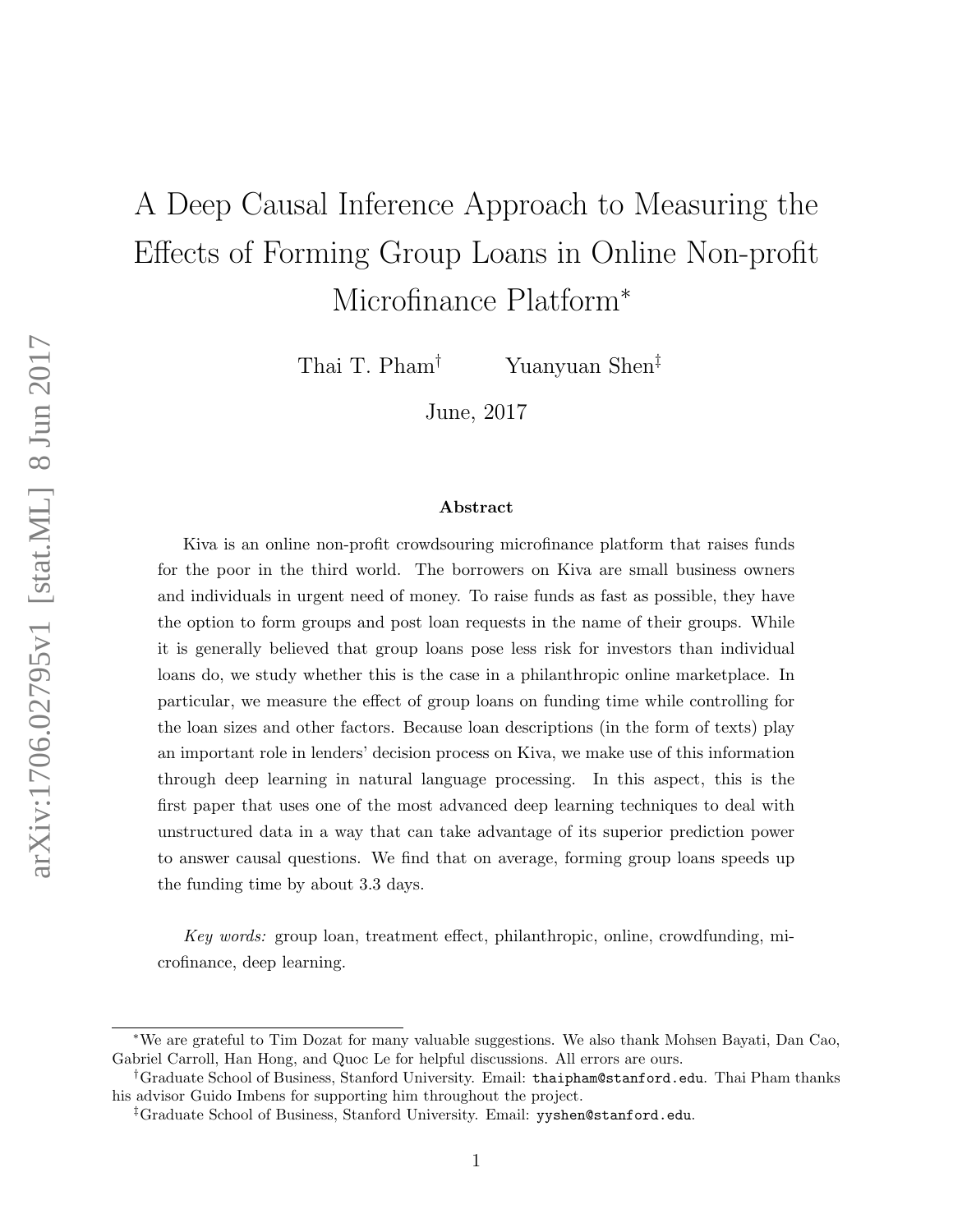# 1 Introduction

Poverty has long been a great concern for our world. To alleviate this problem, microfinance emerged with the initiation of the Nobel Peace Prize-winning Grameen Bank in Bangladesh in 1976. Since then, many microfinance institutes (MFIs) were established in the third world, extending loans with moderate interest rates to the villagers who lack collaterals to secure their loans. Financing is one of the major challenges these local MFIs have been facing. They need a substantial amount of capital to lend to the poor as well as bear the high default risk. Fortunately, the arrival of the digital age makes it much easier for them to raise funds to help the poor. In particular, online crowdsourcing platforms allows multiple individuals to contribute to a loan that could be life-saving for a poor in need in the third world.

Kiva is such an online non-profit peer-to-peer microlending platform that connects borrowers with the lenders from all over the world. The Kiva website lists thousands of borrowers who are looking for loans to grow their businesses, go to school, or use for other major events in their daily lives. The lenders on the Kiva website are non-profit seeking and philanthropic. They first browse through the profiles of different borrowers and decide whom they will lend to. They can choose whatever amount to lend (in increments of \$25 USD). After a loan is fully funded, the borrowers pay back according to a pre-determined payment schedule. If insufficient funds are collected by the expiration date, all the lenders for that loan will be refunded; otherwise, after the loans are fully repaid, the lenders get their original amount of money back from the partners with no interest. In case of a default, it is usually the lenders that bear the loss. Nevertheless, Kiva maintains a default rate as low as 4.8%.

Kiva relies on the MFIs in the third-world, the so-called Field Partners, to screen the borrowers, post loan requests on the website, disburse loans, and collect repayments. The field partners have wider exposure to the poor, who are in general not readily accessible to the Internet. They serve as bridges to connect borrowers with lenders on Kiva. More often, they pre-disburse the loans to the poor in need even before the loans are fully funded on Kiva. Hence, their goals are to raise funds as fast as possible so that they can pre-disburse the amount to other people in need of money. The speed of funding is critical for their financing. From Kiva's side, a considerable speed of funding is also a strong sign on its competitiveness in the microlending market, which is in align with the borrowers' goals. The relationship among the borrowers, the field partners, and the lenders is visualized in Figure [1.](#page-2-0)

To raise funds as fast as possible, the field partners may choose to suggest individual borrowers form into groups to raise their credibility to the lenders. Group lending (or joint liability) was first introduced in Bangladesh to mitigate the adverse selection problem (Armendariz and Morduch [\[4\]](#page-27-0)). Under joint liability, all group members are responsible for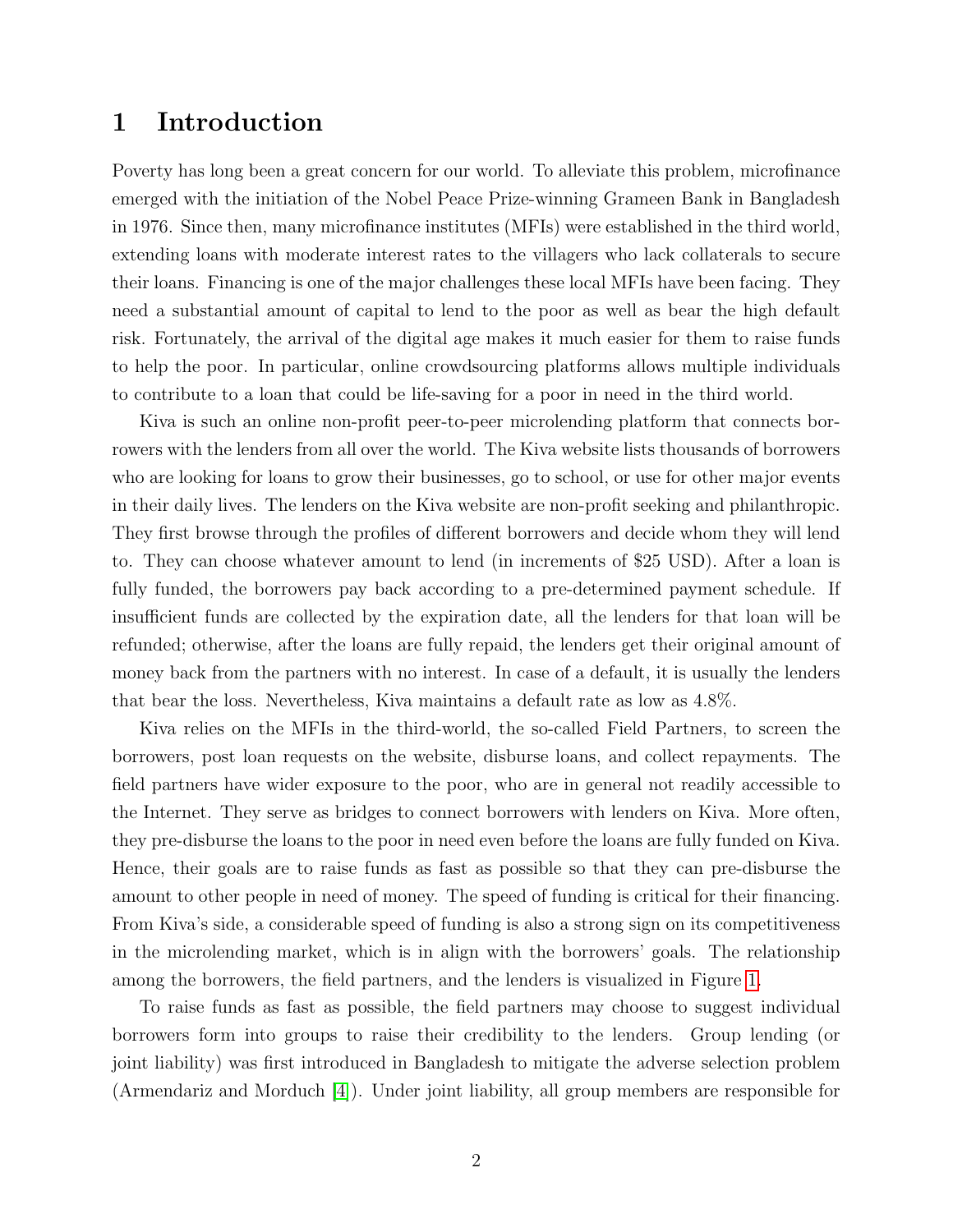<span id="page-2-0"></span>

Figure 1: Diagram of Borrowers, Kiva's Field Partners (MFIs), and Lenders.

the loans of other group members. If one member defaults, the other group members are required to cover the loss. Hence, it is in everyone's interest to ensure that the other group members pay. The traditional MFIs encourage the borrowers to form groups and apply for loans in the name of groups to increase their chance of getting approved because they believe that safe borrowers who know each other are likely to form their own groups (Hossain [\[18\]](#page-28-0), Kodongo and Kendi [\[25\]](#page-29-0)). This pooling of borrowers also significantly reduces the lenders' risk exposure as if they are investing in a variety of financial assets. Ghatak [\[14\]](#page-28-1) concludes that group lending increases repayment rates. Similarly, Islam [\[21\]](#page-28-2) suggests that at the same interest rate, the expected rate of repayment is higher with lower risk for group loans.

While conventional evidence suggests by lending to groups, lenders may get their repayments faster and more reliably, it may not be the case for Kiva. This is because the lenders on Kiva are non-profit seeking. They can lend whatever amount they want (\$25 minimum) and can always choose to spread the risk by making little investments on multiple loans.

In this paper, we focus on answering the main question for the field partners: should they organize the borrowers into groups on Kiva in order for the projects to get funded as quickly as possible? Specifically, we measure the effects of forming group loans on time till the projects get funded using Kiva data. We are mainly interested in the (population) average treatment effects.

Our results show a significant negative average treatment effect of group lending on the funding time. The most cutting-edge methods give similar estimates of roughly −3.3 with small standard deviation of 0.167. With about 3.3 days faster on average in terms of funding time when group loan is used, the field partners would want to encourage the borrowers to form groups in requesting loans in general. This 3.3 day period is significant in Kiva's perspective in showing its competitiveness in the microfunding market.

As a significant part of the data is textual, it is very hard to use traditional econometric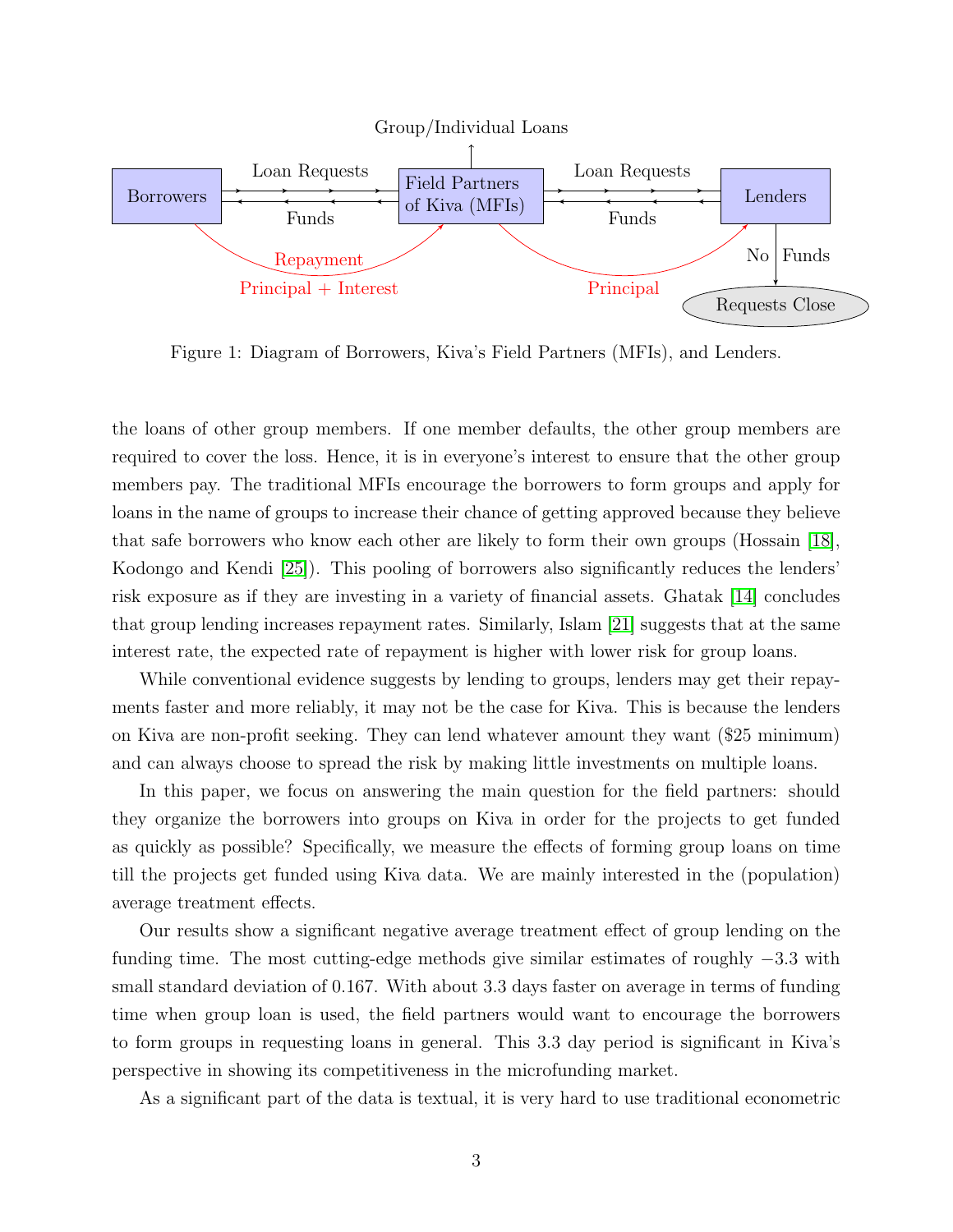methods to deal with it while discarding all such data means that we would leave out a rich source of information. Fortunately, we can take advantage of the new advancement in machine learning literature, namely deep learning, to deal with text data. There is a small recent trend in using machine learning generally and deep learning particularly in answering economic questions. In most of these cases, they are used to deal with high dimensional and sometimes unstructured data such as images and texts. Traditionally, machine learning is used solely for prediction tasks. Recently, researchers combine machine learning with causal inference framework to answer causal questions. In this paper, we combine deep learning with causal inference framework to answer the questions stated above. We name this approach deep causal inference. This paper is the first that uses one of the most advanced deep learning techniques to deal with unstructured data in a way that can take advantage of its superior prediction power to answer causal questions.

The rest of the paper is organized as follows. Section [2](#page-3-0) reviews related literature which includes work about traditional microfinance, the online crowdfunding microfinance, and deep learning for unstructured data in economics. Section [3](#page-5-0) discusses and summarizes the Kiva data used in the analysis. Section [4](#page-10-0) covers the causal inference setting. Section [5](#page-12-0) gives preliminary analysis on the data and the treatment effects. Section [6](#page-14-0) focuses on the methods used to answer causal questions: the pre-processing step, the baseline method, and the deep causal inference approach. Section [7](#page-18-0) explains the deep learning techniques used in this paper. Section [8](#page-23-0) discusses results estimated by the considered models. Section [9](#page-26-0) concludes.

# <span id="page-3-0"></span>2 Literature Review

### 2.1 Online Crowdfunding Microfinance

There is a small but growing literature in online microfinance platforms. Various crowdfunding platforms differ in what the backers expect to receive in exchange for their money pledged. Reward-based platforms such as Kickstarter and Indiegogo consist of projects that involve the pre-launch of creative business ideas where lenders can get tangible rewards. Mollick [\[29\]](#page-29-1) and Qiu [\[36\]](#page-30-0) have studied the factors that can lead to the success or failure of funding projects on Kickstarter. Other Internet-based peer-to-peer lending platforms such as Prosper and Lending Club take the more traditional form where borrowers are expected to pay the original principal as well as a fixed interest rate. Research on this type of platforms (such as Zhang and Liu [\[45\]](#page-30-1)) tracks the funding dynamics on Prosper and finds that lenders tend to act rationally when the borrower exhibits signals of low quality.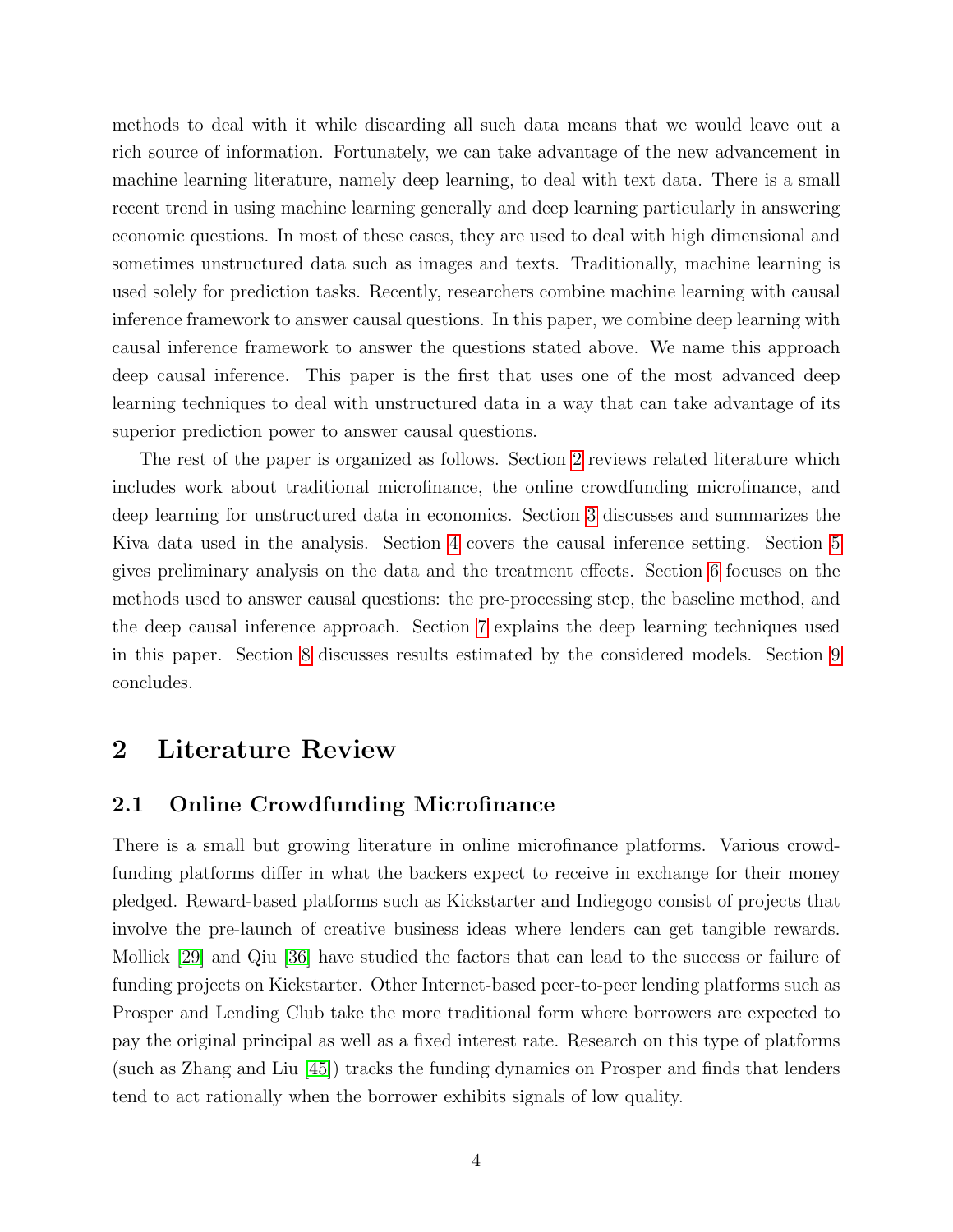Kiva differs from these online marketplaces in that its investors (lenders) are non-profit driven. Hence, it is of our interest to study what influences lenders' responsiveness in this setting. Allison et al. [\[3\]](#page-27-1) find that entrepreneur's narrative, i.e. description of a loan, makes a difference. Lenders on Kiva tend to act positively to narratives that frames the business as helping others, and less positively to the narrative that emphasizes on the business opportunity. However, they restrict their attention to loans for businesses. In contrast, we study the effects of group borrowing on funding time for all types of loans. Moreover, they do not use the machine learning approach as we do.

Group loans have been shown to have advantage over individual loans when it comes to microfinance. Several papers in the literature try to explain the mechanism behind this fact. Stiglitz [\[41\]](#page-30-2) and Banerjee et al. [\[7\]](#page-27-2) emphasize the moral hazard problems which joint liability lending and monitoring can mitigate. Besley and Coate [\[10\]](#page-27-3) cares more about the nature of the contract with limited or no enforcement and mostly no collateral requirement. On the other hand, Ghatak [\[14\]](#page-28-1) focuses on using joint liability contracts to overcome the adverse selection problem of borrowers.

In short, the main problems of moral hazard, limited commitment, and adverse selection of borrowers, which prevent them from receiving microfunding, are shown theoretically to be solved by using a group instead of individual loan.

Using Thai repayment data, Ahlin and Townsend [\[2\]](#page-27-4) test the predictions of the four aforementioned theoretical models. Based on these models they generate theoretical predictions regarding the determinants of the repayment performance of groups.

On the similar line of work, Wydick [\[44\]](#page-30-3) uses borrowing group data from Guatemala to empirically test the effects of peer monitoring via group pressure and social ties on group performance. Paxton et al. [\[32\]](#page-29-2) present a stylized model of group loan repayment based on a two-stage econometric model together with an empirical analysis using data from a survey of 140 lending groups in Burkina Faso; they find that group dynamics, as well as other factors, can be important determinants of loan repayment. For an overview of the promise of traditional microfinance, the reader is referred to Morduch [\[30\]](#page-29-3).

Our work is also empirical, but we are different in that we do not focus on the repayment activity of the borrowers, instead on the time till their projects get funded. Moreover, we focus on online crowd-funding instead of the traditional system of MFIs.

### 2.2 Causal Inference & Deep Learning in Economics

Estimating average treatment effects (ATEs) is a canonical problem across many different fields. With the recent rise of big, non-experimental data, researchers have shifted attention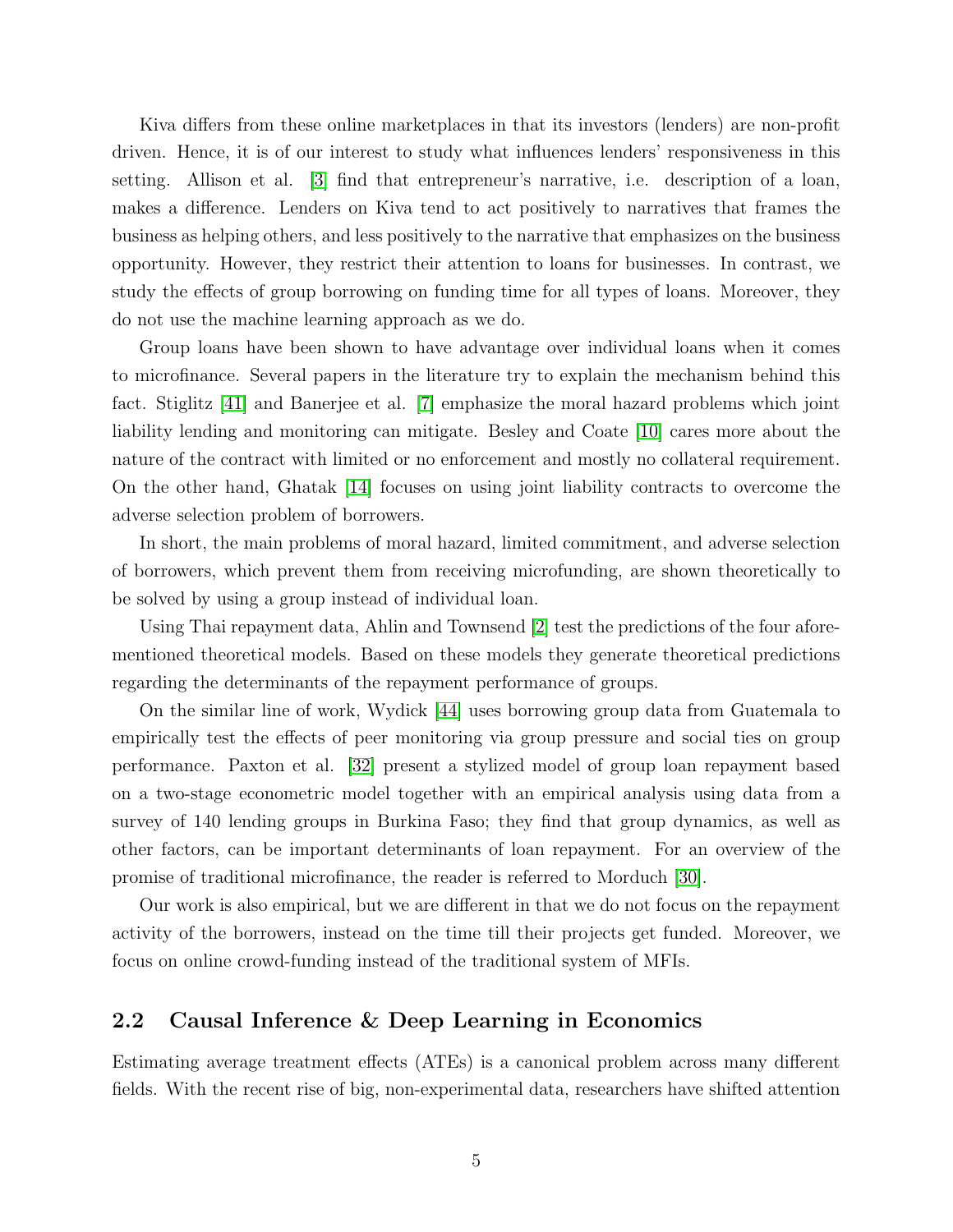to estimating treatment effects in observational data of high dimensions. Athey et al. [\[5\]](#page-27-5) and Imbens and Pham [\[19\]](#page-28-3) review a list of estimators in this setting. Among these methods, we particularly pay attention to the Double Selection Estimator (DSE) by Belloni et al. [\[9\]](#page-27-6), the Doubly Robust Estimator (DRE) with the main ideas dated back to Robins et al. [\[38\]](#page-30-4), and Targeted Maximum Likelihood Estimator (TMLE) by Van Der Laan and Rubin [\[42\]](#page-30-5). These methods will be reviewed in detail in Section [6.3.](#page-16-0) In short, we use DSE because it is simple to implement and it works reasonably in many cases. We use DRE and TMLE because they have the important double robustness property and they can incorporate effectively the advanced machine learning and deep learning techniques into the models.

There is a line of work that uses deep learning and related natural language and imagery processing tools to deal with unstructured data in economics as well as in social sciences in general. Gentzkow et al. [\[13\]](#page-28-4) use text processing tools on speech data to estimate political affiliations. Also using text data, Kang et al. [\[24\]](#page-29-4) forecast restaurant hygiene levels with Yelp reviews. Differently, Jean et al. [\[22\]](#page-28-5) attack the poverty problem with satellite images and deep learning methods. Similarly, Naik et al. [\[31\]](#page-29-5) use street-view images to investigate the impact of urban appearance on residents' socioeconomic status. Sirignano et al. [\[40\]](#page-30-6), on the other hand, use deep learning for studying mortgage risk. Also using deep learning, though not applying on text or imagery data, Hartford et al. [\[15\]](#page-28-6) propose the Deep Instrumental Variables model to answer causal questions when endogeneity is present.

We also need to deal with a lot of textual data, which comes from loan descriptions of the borrowers on Kiva. This is exactly where the deep learning approach can come into play.

### <span id="page-5-0"></span>3 Data

Our cleaned data set has 995, 911 loan entries from Kiva. We obtain the raw data from the Kiva website [http://build](http://build.kiva.org/).kiva.org/ from Jan  $1^{st}$ , 2006 to May  $10^{th}$ , 2016. We describe the data below.

The outcome of interest is the time till the borrowers get funded. Since 95.2% of the loans posted on Kiva are fully funded. we focus our attention on these loans. Among them the fastest funding time is 15 seconds, the longest funding time is 154 days, which is roughly 5 months. The average funding time is 7.11 days and the median funding time is 1.79 days.

The treatment we care about in this study is the decision whether to form a group or not in requesting loan. We are interested in estimating the effects of group borrowing relative to individual borrowing on the funding time. We want to answer this question in the context of philanthropic online crowd lending instead of the traditional MFIs. Both the philanthropic and the online crowdsourcing aspects make our question different from all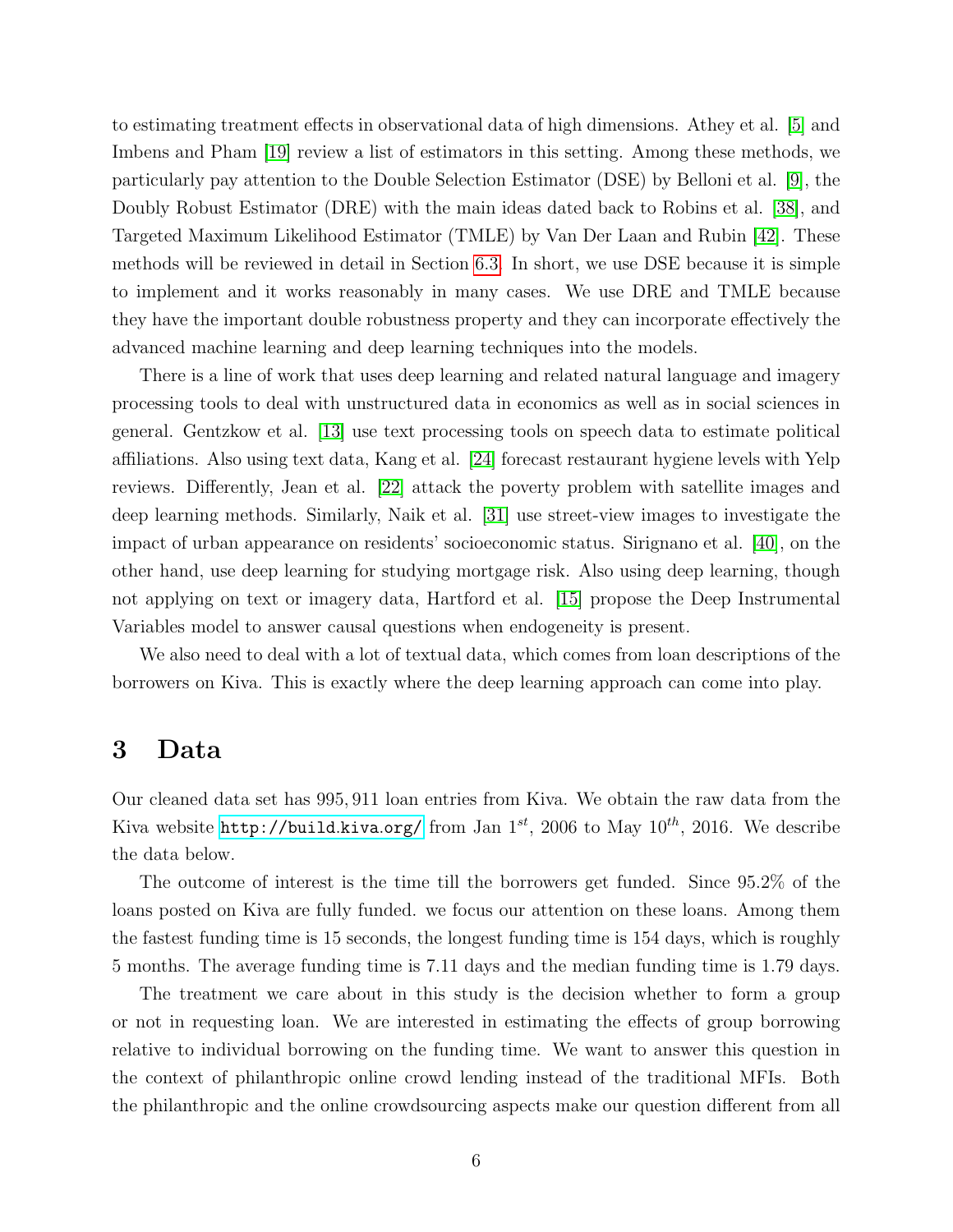those in the literature regarding the role of group loans.

In our data, about 14.3% of the loans are from group borrowers. It is thus interesting to see if forming a group would help getting funded or getting funded faster. If it would, then it would change the way people apply for loans.

After preprocessing, the covariates (features) of each observation (i.e., loan) include a description about the situation of the borrowers together with the reason why they are looking for funding, and other information. The raw data, which is presented in the Appendix, contains more information than what we use in this study. However, we do not include the data that is not informative, hard to use, or unrelated to our study. We refer the reader to Appendix for more details. A list of the covariates used are summarized in Table [1.](#page-6-0)

<span id="page-6-0"></span>

|                   | Item                                      |             |
|-------------------|-------------------------------------------|-------------|
| Variable          | Description                               | Type        |
| description_texts | Loan description                          | Text        |
| loan_amount       | The amount borrower requests              | Numerical   |
| sector            | Purpose of the loan                       | Categorical |
| risker            | Lenders or partners bear the default risk | Binary      |
| gender            | The gender of the borrower(s)             | Binary      |

Table 1: Covariate Variable Summary

Among the listed variables, we notice the important text data description\_texts. One example of the data is as follows; this is an individual loan.

"James is a 35-year-old mixed crop farmer. He is married to Zipporah, a housewife. They are blessed with two children age seven and four years old, respectively. James has been practicing farming for the past two years with a monthly income of KES 18,000. James is applying for his third loan from KADET LTD after repaying the previous loans successfully. He will use the loan to buy poultry feed and one-day-old chicks for rearing. With the anticipated profit from the business, he will expand his poultry farming. His hopes are to buy a car and venture into the transport business."

Another example is a group loan:

"Aruna, age 35, is married with 3 children (ages 12, 9, and 5). She has a business selling timber that she started three years ago. She works from 9am to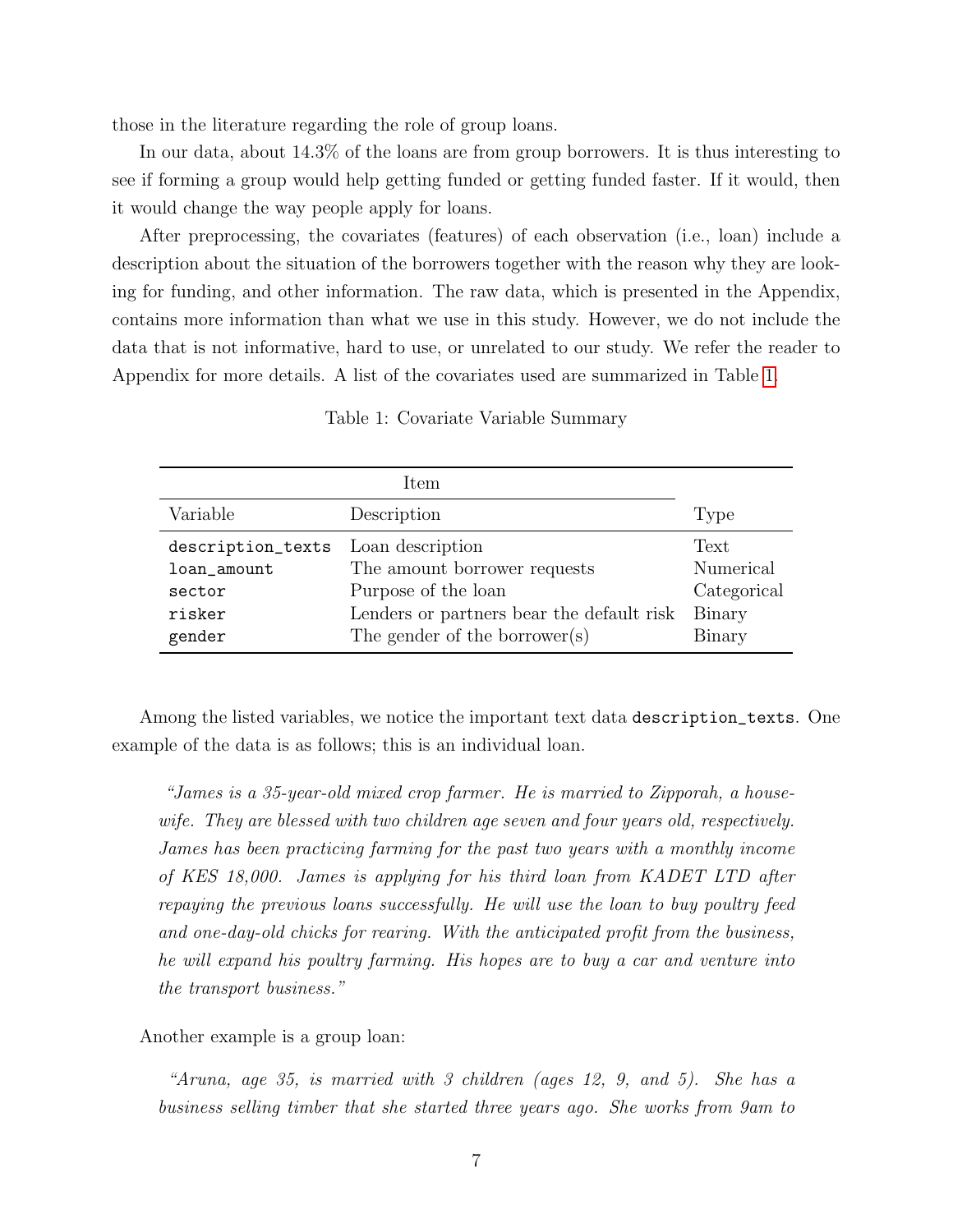3pm daily and now makes a monthly profit of about \$280. Aruna hopes to get a loan in order to increase her stock of timber. She will share this loan with her subgroup, who have businesses dealing in clothing, livestock, food, and firewood sales."

This text data is hard to deal with using traditional econometric methods. The text descriptions could greatly vary in terms of words used depending on the content of the request. This poses a real challenge to social science researchers who want to utilize this data to answer interesting causal questions.

In a different concern, the sector variable has 15 different categories. We then replace it with 14 dummy variables corresponding to the categories. So beside the text data, we have 17 covariates. Now, we look at more statistics for some of the described variables.

Figure [2](#page-7-0) shows the distribution of loan amounts in increments of  $$25$  dollars.<sup>[1](#page-7-1)</sup> The average loan amount for individual loans is \$652 and that for group loans is \$1816.

<span id="page-7-0"></span>

Figure 2: The distribution of loan amounts in increments of \$25.

Figure [3](#page-8-0) shows the number of loans in each category and the gender (or, in groups' case, the majority of the genders) of the borrower(s). Most of the borrowers are female and are fueling their communities with food at markets, small grocery stores and restaurants.

<span id="page-7-1"></span><sup>1</sup>On Kiva, both loan amount (for borrowers) and funding amount (for lenders) are in increments of \$25.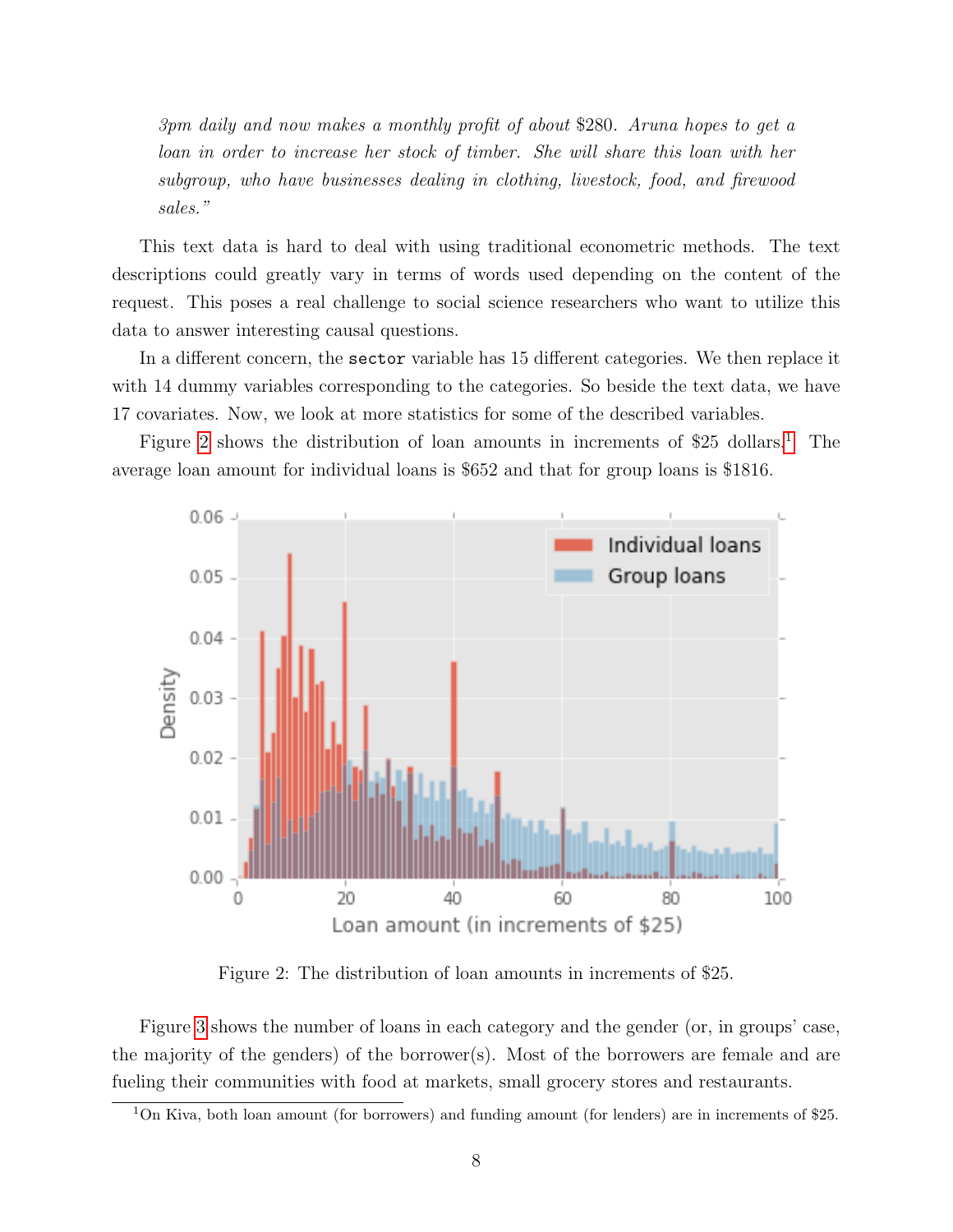<span id="page-8-0"></span>

Figure 3: Number of loans in each sector for each gender.

What types of loans get funded more quickly? On average, housing takes the longest (11.55 days) to be fully funded. Transportation and clothing take the second longest (9.55 and 8.19 respectively). On the other hand, requests on loans for arts, manufacturing, health, and education take the shortest time (1.57, 2.20, 3.47, and 3.49 days respectively) to fulfill on average. See Figure [4](#page-9-0) for more details.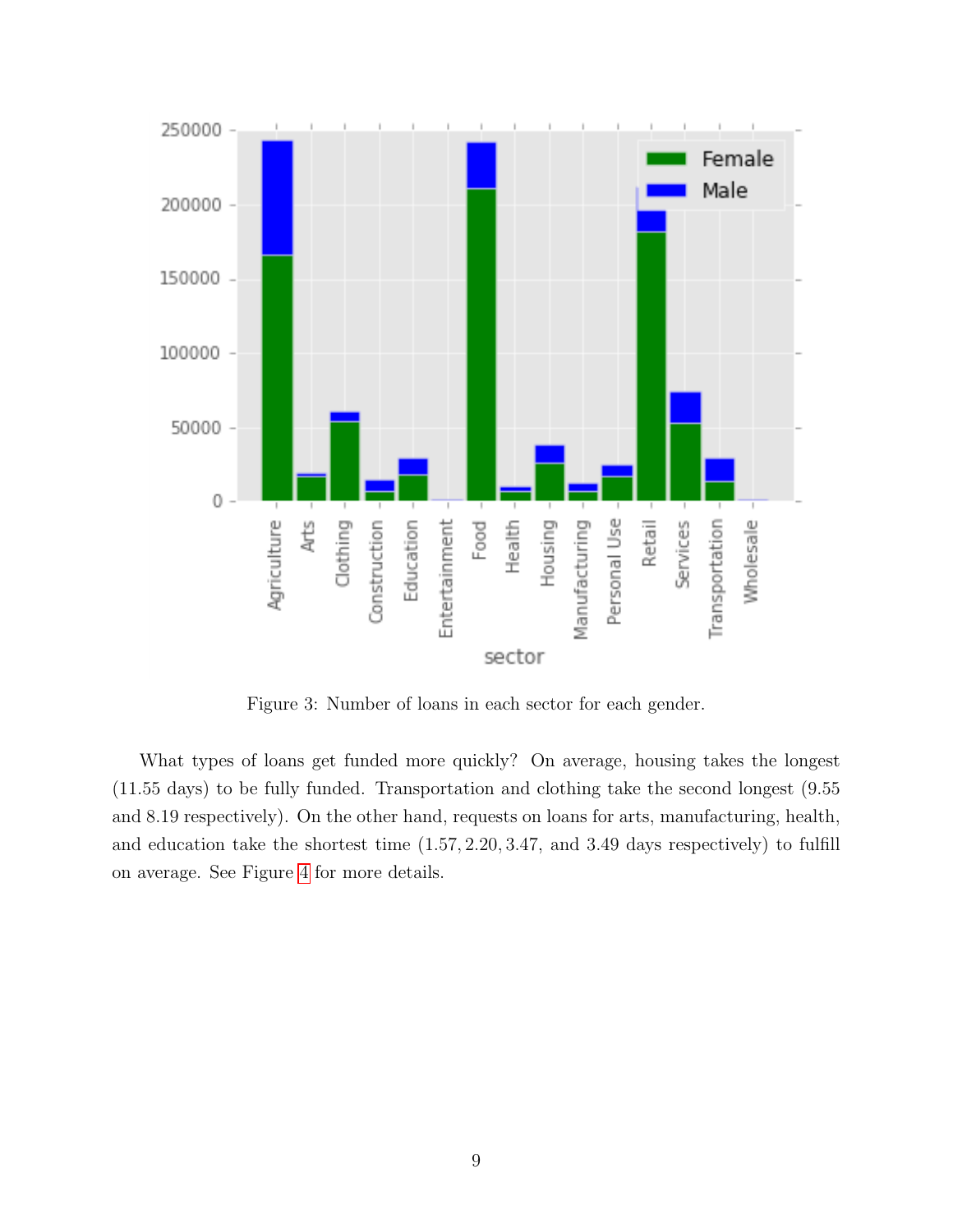<span id="page-9-0"></span>

Figure 4: Average funding time in each sector.

What types of loans request more financial help? We look at the average loan amount for each sector. As shown in Figure [5,](#page-10-1) wholesale loans are of the largest amounts (\$1, 228) on average while loans related to entertainment and health correspond to the second and third largest amounts (\$1, 105 and \$1, 027 respectively). Since health is also among the sectors that are fulfilled the fastest, we may conclude that health loans are more attractive to lenders in general. On the other hand, loans for personal use are less attractive. Although borrowers of this type request for the least amount (\$541 on average), they need a long time to get fully funded.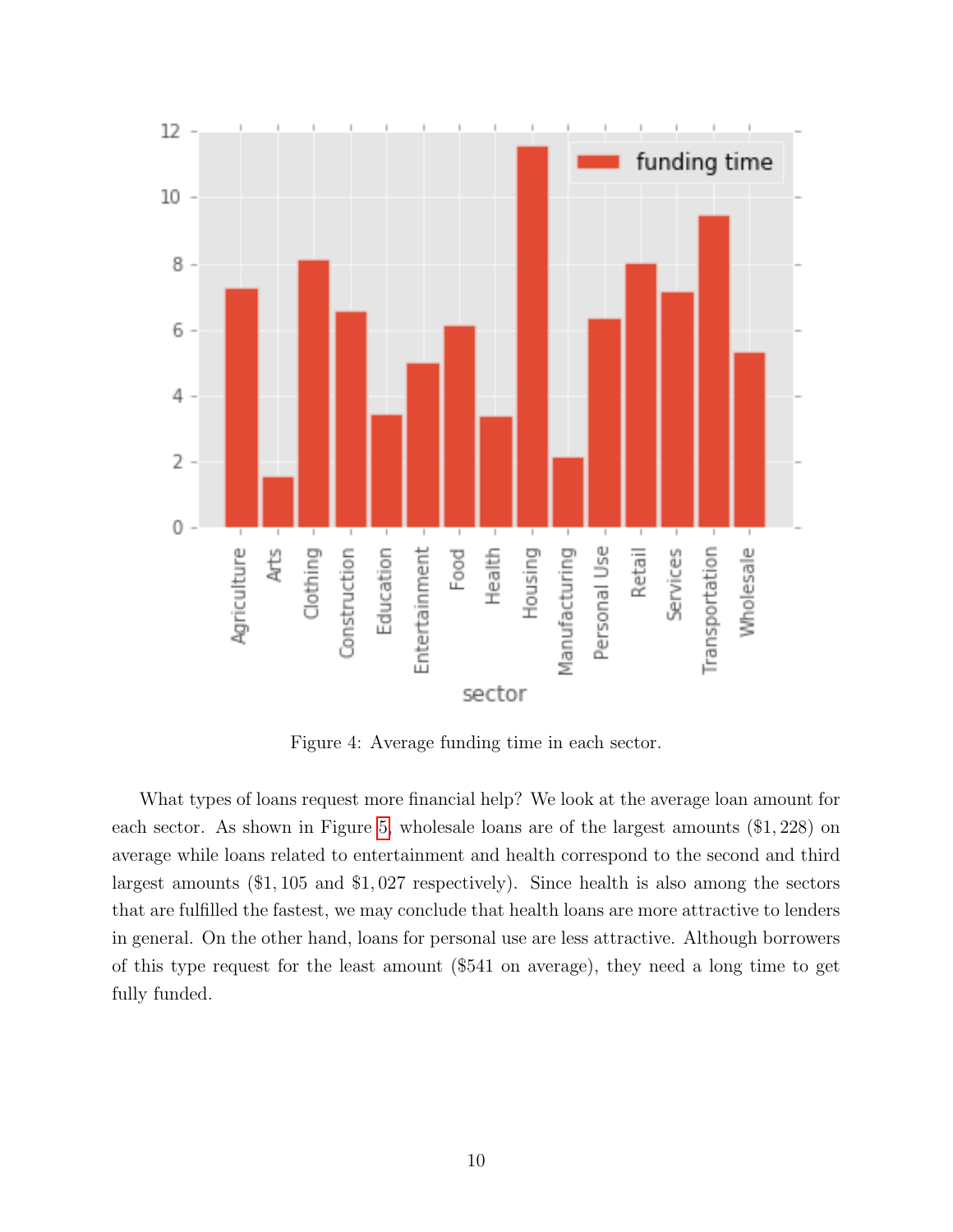<span id="page-10-1"></span>

Figure 5: Average loan amount in each sector.

# <span id="page-10-0"></span>4 Causal Inference Setting

We adopt the Rubin Causal Model or the Potential Outcome framework to estimate treatment effects. We start with denoting by  $X$  the covariate vector (which includes loan description and other information),  $W$  the binary treatment variable (decision whether to form group loan or not), and Y the outcome of interest (time till the project gets funded). Assume the dataset we obtain is  $(Y_i, W_i, X_i)_{i=1}^n$ . Let  $n_t = \sum_{i=1}^n W_i$  and  $n_c = n - n_t$ . We are interested in estimating the average treatment effects (ATE) of  $W$  on  $Y$ . Specifically, we want to estimate  $\tau$ , where

$$
\tau = \mathbb{E}[Y(1) - Y(0)].
$$

Here  $Y(1), Y(0)$  are potential outcomes with exactly one of which observed for each unit.

In order to estimate  $\tau$ , we need to make several assumptions, which are all common in the causal inference literature (see Imbens and Rubin [\[20\]](#page-28-7) for an overview). We restate them here with discussion for why the assumptions may likely hold.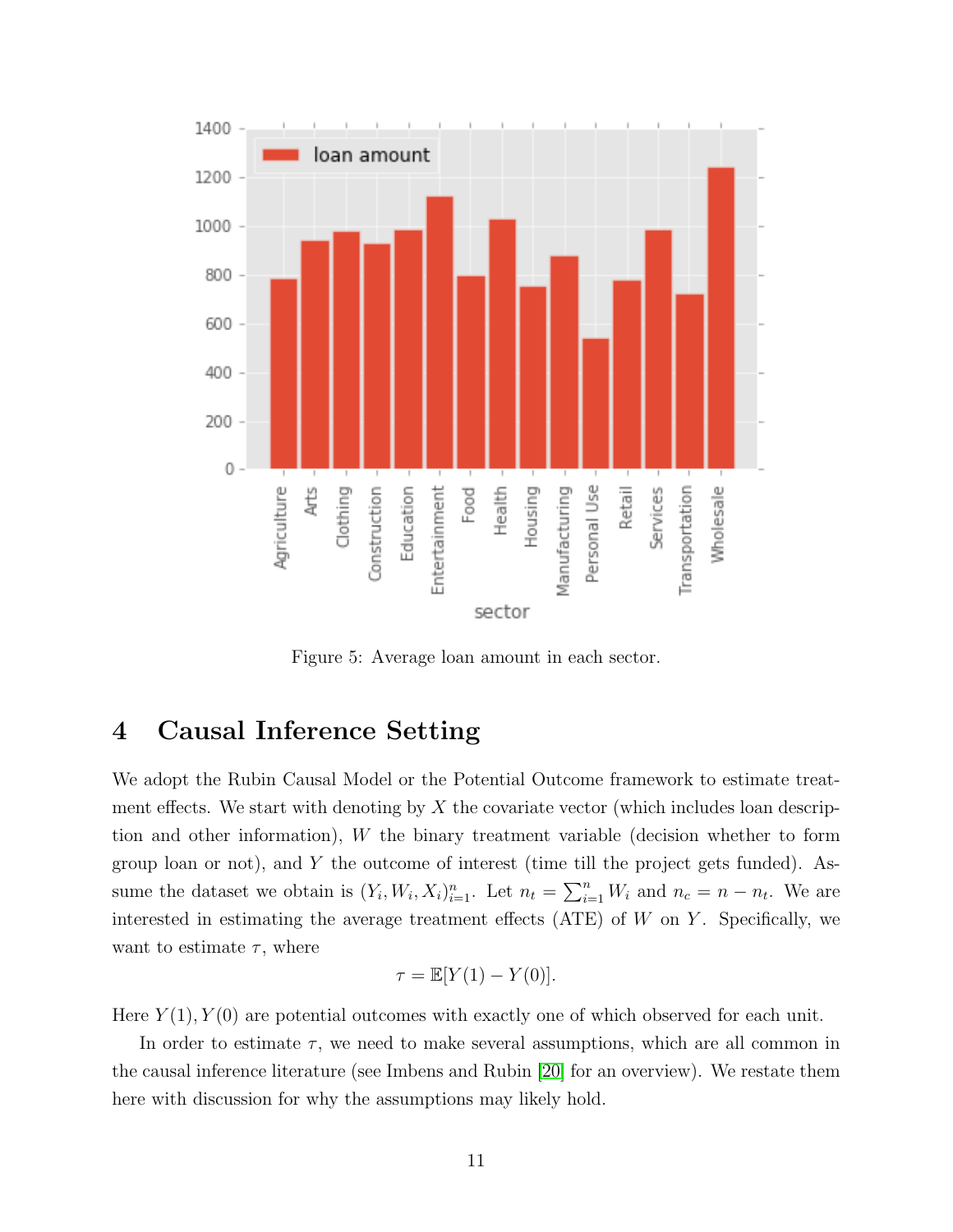Assumption 4.1. (SUTVA) One's outcome is not affected by others' treatment decisions (no interference) and the value of the treatment is the same across treated individuals (no variation in treatment value).

The treatment variable in this case is the decision whether to form the group loan, so its value is certainly constant across treated units. Moreover, the decision whether to form the group loan depends solely on each project (i.e., each unit); hence, the outcome for each project or the funding time is independent of treatment decisions on other projects.

Some people may argue that lenders have limited financial assets so funding one project means they have less money to fund others; this may create the interference effect. In Kiva setting, however, lenders can lend any amount of money they want (in the increment of \$25) and the amount requested on each loan is small; thus, we can confidently assume away this issue.

Assumption 4.2. (Unconfoundedness) Conditional on observed covariates, the potential outcomes are independent of treatment:

$$
Y(0), Y(1) \perp W|X.
$$

This assumption, also called exogeneity, means that there is no unobserved covariate that could simultaneously affect  $W$  and  $Y$ . This assumption allows one to attribute the cause of the effects  $Y(1) - Y(0)$  to only treatment W. While being easy to understand, this assumption is almost impossible to validate.

In our setting, the borrowers tend to form groups for the sake of convenience, e.g. closely related people, rather than being forward looking to the potential outcomes; this means the treatment assignment process can be considered exogenous. There might exist some endogeneity, though this endogeneity should be small enough to be ignored. If this endogeneity is large, then everyone would think forming group loans will speed up the funding process and everyone will tend to do so (following the practice in traditional microfinance); we know that this is not the case here. Hence, we can assume that unconfoundedness holds.

**Assumption 4.3.** (Overlap) For all X, the following holds with probability one:

$$
0 < \mathbb{P}(W = 1|X) < 1.
$$

This assumption means there are always observations in each treatment group. With these assumptions, we can estimate the treatment effects.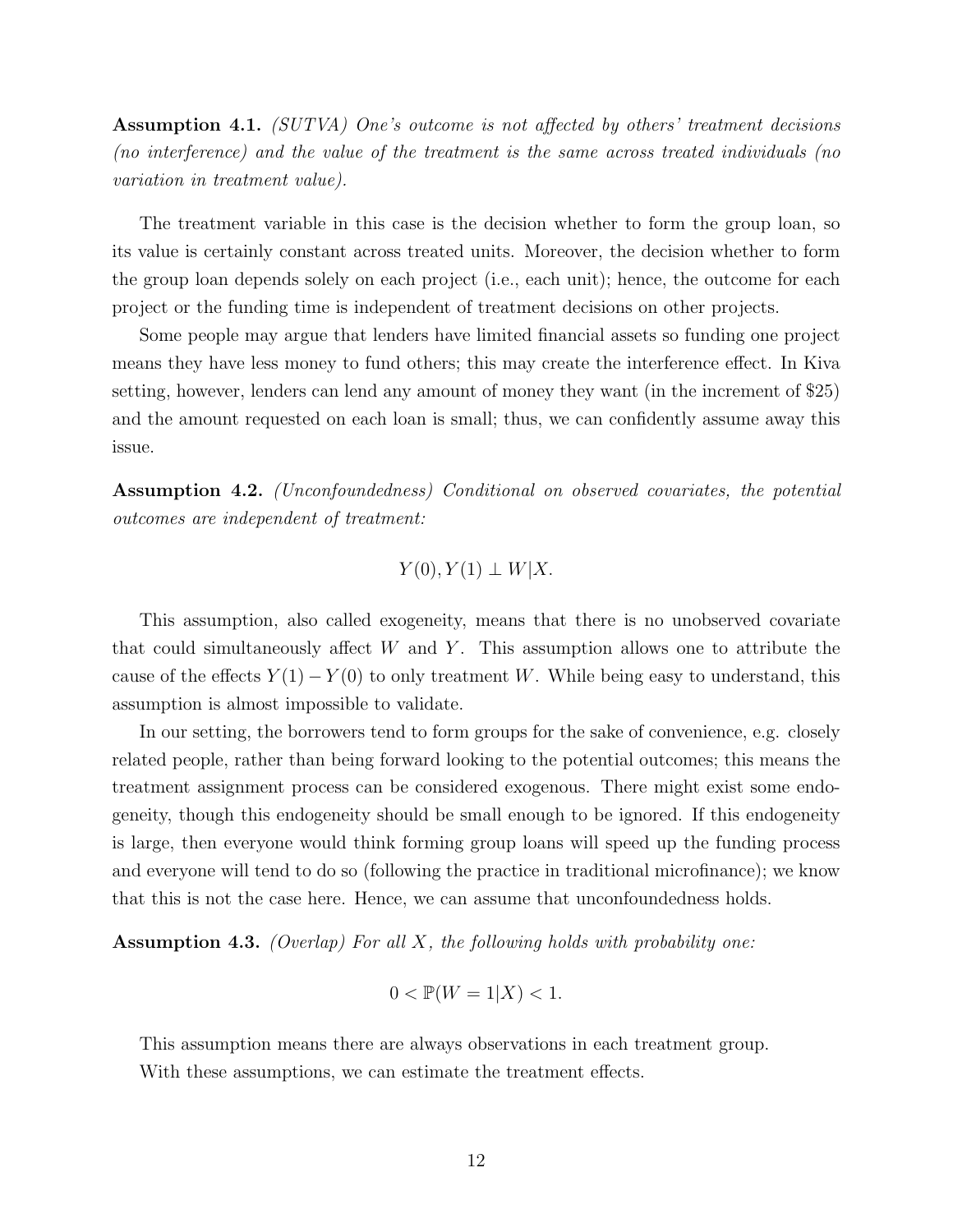# <span id="page-12-0"></span>5 Preliminary Analysis

In this section, we give some preliminary analysis on the treatment effect of  $W$  on  $Y$  and provide rationales for our use of independent variables. Overall, the average funding time for the treated group is 7.25 days and that for the control group is 7.08 days. The estimated ATE by this naive method is 0.17 with a standard deviation of 0.027.

However, the naive approach fails to take into account the fact that group loans have in general larger loan amounts, according to Section [3.](#page-5-0) As a result, one may want to control for the loan amount, as it is correlated with both  $W$  and  $Y$ . We first calculate the ratio between Y and the actual loan amount in increments of \$25, referred as the average days taken to raise \$25. Figure [6](#page-12-1) displays the cumulative probability distributions of this ratio for group and individual loans respectively, from which we can see the ratio for individual loans stochastically dominates that for group loans. The stochastic dominance is a strong sign for a negative treatment effect on funding time. The mean of the ratio for individual loans is 0.31, suggesting that on average it takes more than 7 hours to raise \$25 dollars. In contrast, the mean of the ratio for group loans is 0.15, suggesting less than 4 hours to raise \$25 on average.

<span id="page-12-1"></span>

Figure 6: Cumulative probability distribution of the  $\frac{\text{funding time}}{\text{lean amount in $25}}$  ratio

We then run a simple linear regression of Y on loan amount (in whole \$dollars) for treated and control groups and report the results in Table [2.](#page-13-0)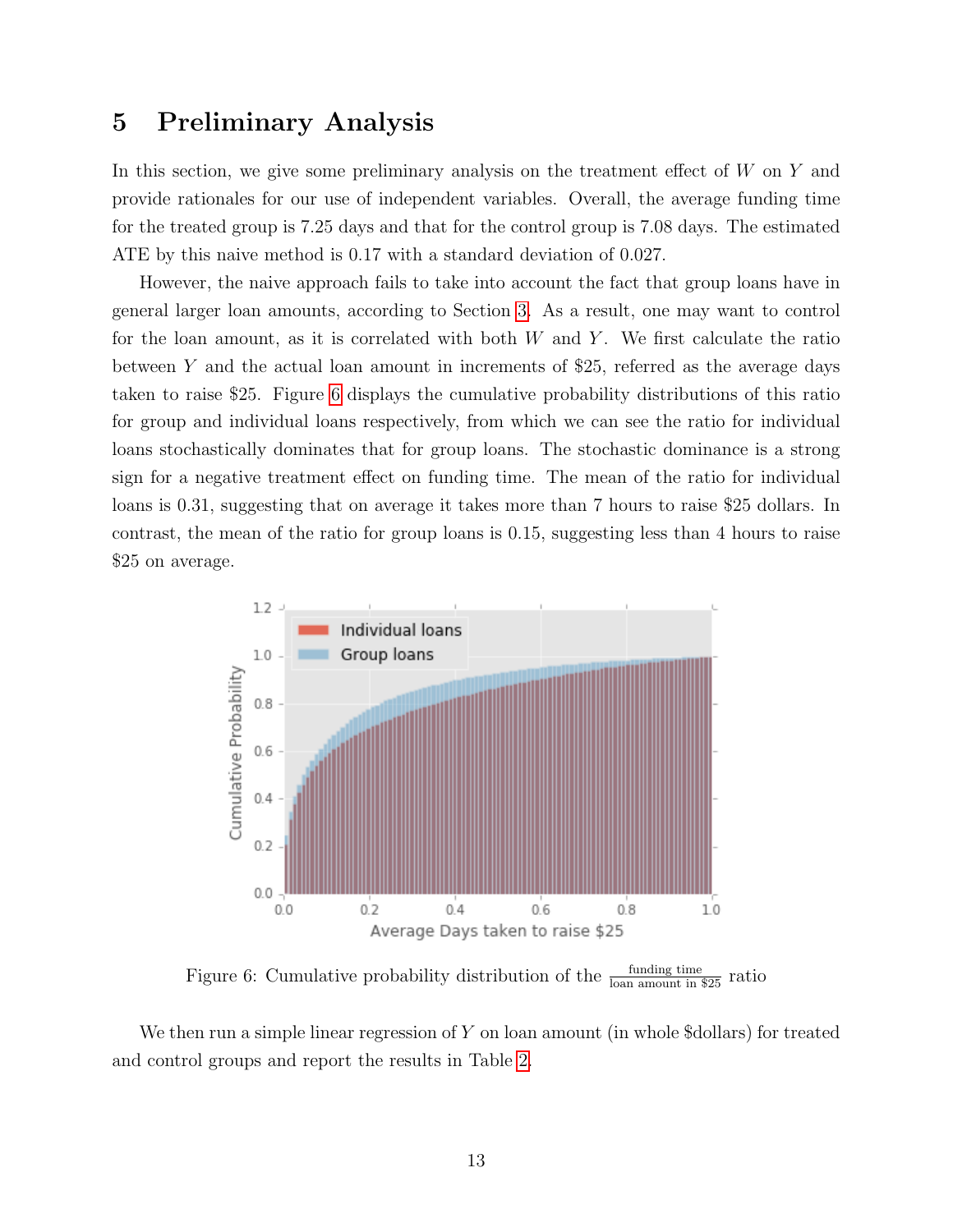<span id="page-13-0"></span>

|                    | Coefficient                              |                                                                            |                |  |
|--------------------|------------------------------------------|----------------------------------------------------------------------------|----------------|--|
| Group              | Intercept $(s.d.)$                       | Loan amount $(s.d)$                                                        |                |  |
| Treated<br>Control | $5.74***$ $(0.037)$<br>$4.53***$ (0.014) | $0.0008***$ $(1.54 \times 10^{-5})$<br>$0.0039***$ $(1.43 \times 10^{-5})$ | 0.018<br>0.077 |  |

Table 2: Simple Linear Regression of Y on loan amount

For the treated group, the intercept is higher while the effect of loan amount is much lower. The results suggest that the treatment effect of  $W$  on  $Y$  depends on the loan amount. If the loan amount is greater than \$390, the average treatment effect is negative (or faster funding); otherwise, the ATE is positive (or slower funding). However, the low  $R^2$  suggests that the linear model does not fit our data very well. Hence, we need more advanced methods to model the nonlinearities.

<span id="page-13-1"></span>Figure [7](#page-13-1) visualizes the average funding time in each sector for each treatment group. Note that we consider only the funded loan requests.



Figure 7: Average funding time in each sector in each treatment group.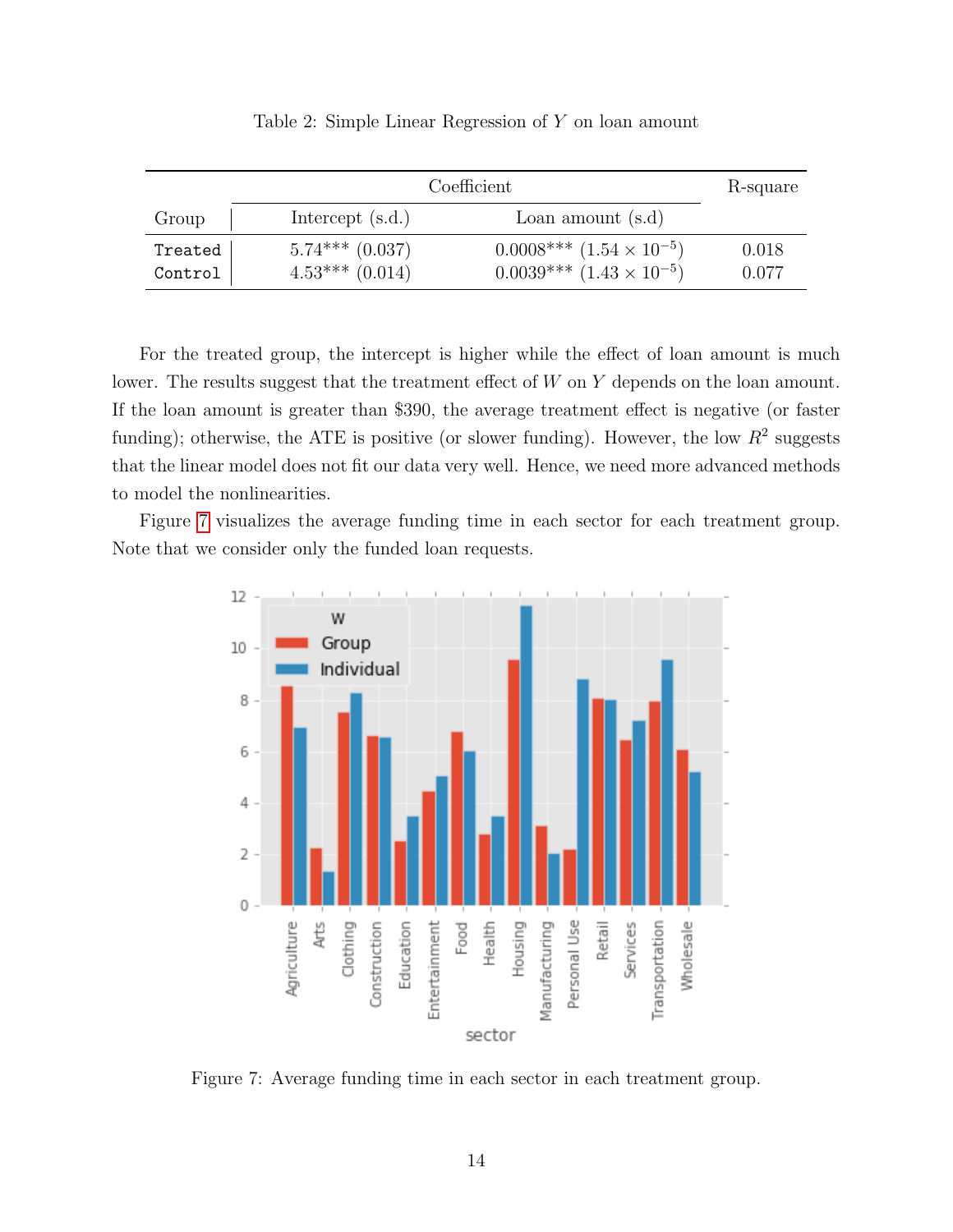According to this figure, on average the group effects vary across different sectors from negative to neutral to positive.

Figure [8](#page-14-1) shows the distributions of loan counts among all sectors for group and individual loans. We can see that food, agriculture and retail are the top three loan categories for both group and individual loans while entertainment and wholesale are the fewest loan categories. Hence, it is highly unlikely that the difference in funding time is due to an uneven distribution of loan types among group and individual loans.

<span id="page-14-1"></span>

Figure 8: Distribution of the sectors of loans

In the next section, we discuss different methods to estimate this effect more accurately.

# <span id="page-14-0"></span>6 Methodology

Machine Learning has recently been used extensively in the study of causal inference. Researchers have taken advantage of the techniques from this field to estimate both the average treatment effects (Athey et al. [\[6\]](#page-27-7), Belloni et al. [\[8\]](#page-27-8), Chernozhukov et al. [\[11\]](#page-27-9)) and the heterogeneous treatment effects (Hill [\[16\]](#page-28-8), Johansson et al. [\[23\]](#page-28-9), Pham [\[34\]](#page-29-6), Pham [\[35\]](#page-29-7), Wager and Athey [\[43\]](#page-30-7)).

Along with the rise of big data, researchers have access to high-dimensional, structured or unstructured, datasets. Using such data to study causal inference poses an important task but at the same time, an inevitable challenge.

With regard to Kiva's data, the nature of the text data makes it hard for the traditional econometric models to deal well with. However, if we exclude these data, we would lose a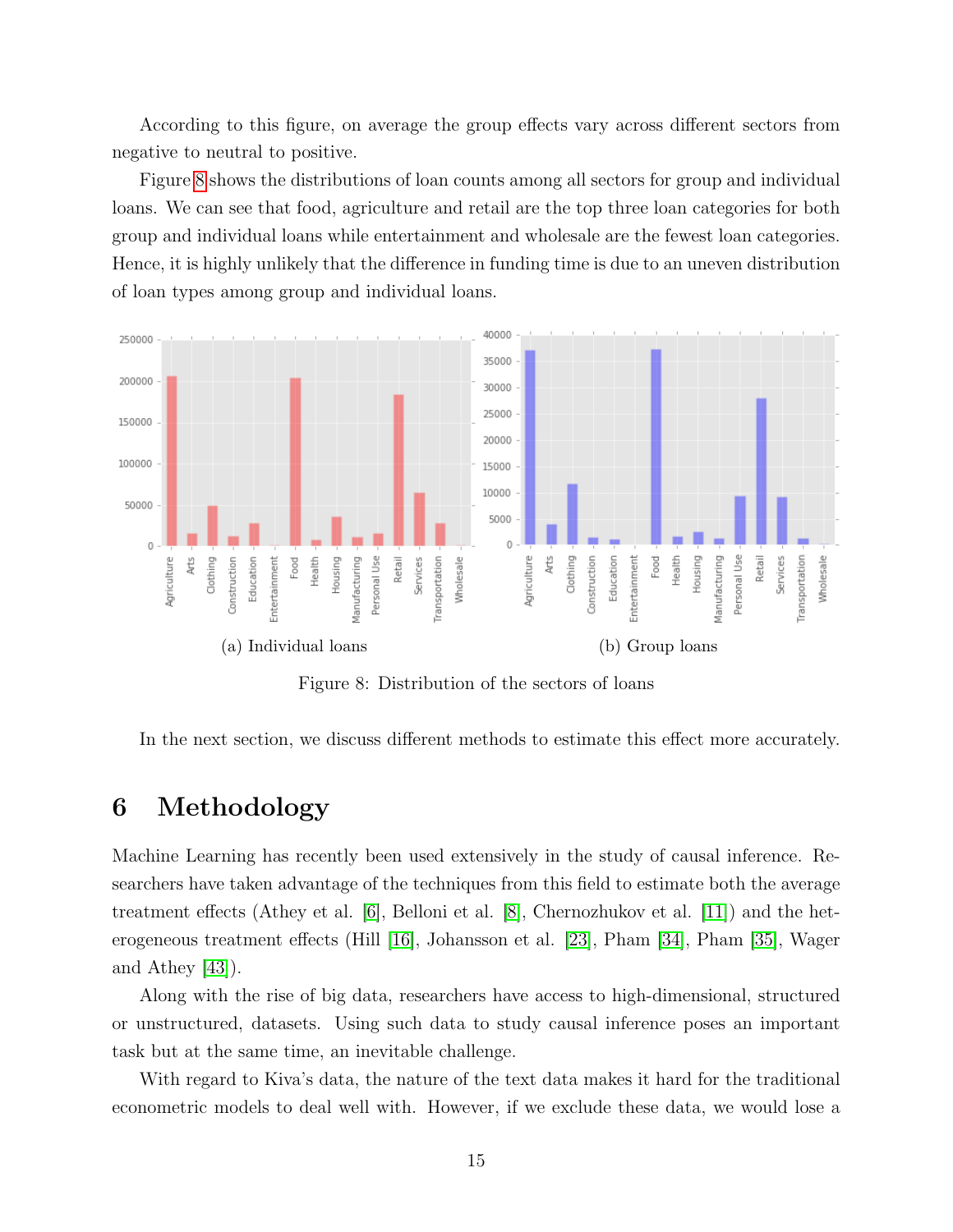lot of information. Fortunately, tools from Machine Learning and especially Deep Learning (Schmidhuber [\[39\]](#page-30-8)) and Natural Language Processing (NLP) (Collobert et al. [\[12\]](#page-28-10)) make it possible to utlize this type of data.

#### <span id="page-15-1"></span>6.1 Preprocessing

One possible preprocessing step would be to transform the loan description into a numerical vector of fixed dimension; these transformed vectors would then act as a set of covariates to be used in later steps. We can accomplish this transformation step by using the state-of-theart algorithms in NLP literature: Word2Vec or GloVe (Mikolov et al. [\[28\]](#page-29-8) and Pennington et al. [\[33\]](#page-29-9)).

In fact, Word2Vec and GloVe will create word-level vectors. Then depending on the usage, we may combine the vectors of words in each loan description to create a single loan vector. This would give us a high-dimensional covariate vector for each loan description, which can be combined again with other covariates to create the full vector of covariates. (If there is no confusion, we still denote by  $X$  this vector or any final-processed covariate vector used in the model.) This step is needed in both the baseline model (discussed in Section [6.2\)](#page-15-0) and the advanced ones (see Section [6.3\)](#page-16-0).

#### <span id="page-15-0"></span>6.2 Baseline Model

#### <span id="page-15-2"></span>6.2.1 Regularized Linear Regression without Text Data

In this model, we use only 17 non-text covariates. We use Linear Regression with elastic-net regularization to estimate two relations:  $Y(1) = X\beta_1$  with estimate  $\widehat{\beta}_1$  using the treated data and  $Y(0) = X\beta_0$  with estimate  $\widehat{\beta}_0$  using the control data. Let  $\widehat{Y}_1 = X\widehat{\beta}_1$  and  $\widehat{Y}_0 = X\widehat{\beta}_0$ . The estimator for  $\tau$  is

$$
\widehat{\tau} = \frac{1}{n} \sum_{i=1}^n (\widehat{Y}_{1,i} - \widehat{Y}_{0,i}).
$$

To estimate the standard error, we first calculate

$$
V_1 = \frac{var(Y_i - \widehat{Y}_{1,i}|i : W_i = 1)}{n_t - 1}
$$
 and  $V_0 = \frac{var(Y_i - \widehat{Y}_{0,i}|i : W_i = 0)}{n_c - 1}$ .

Then, the standard error is estimated by  $\sqrt{V_1 + V_0}$ .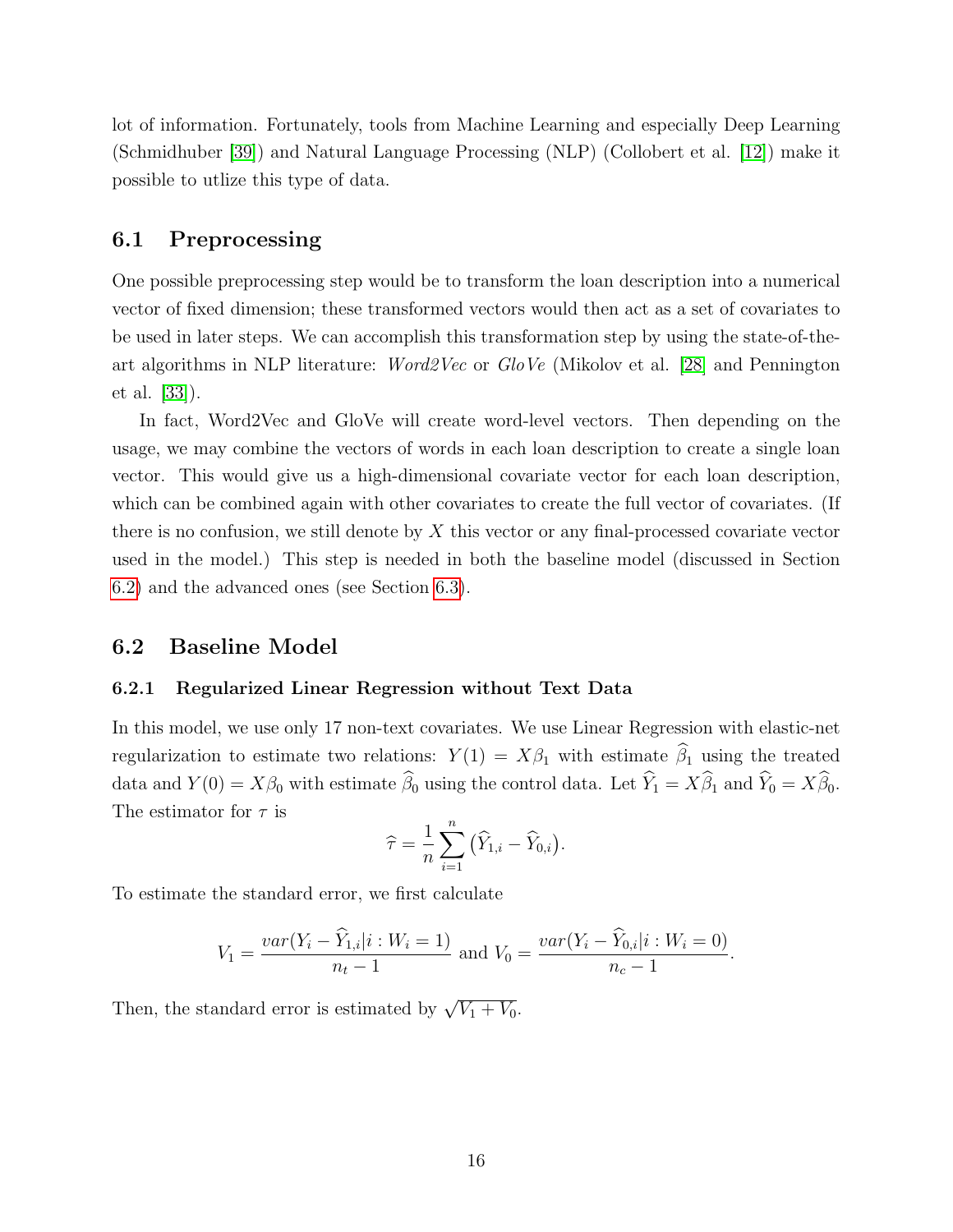#### 6.2.2 Regularized Linear Regression with Text Data

In this model, we first pre-process the text data as in Section [6.1](#page-15-1) to create loan vectors. Then we incorporate the loan vectors to 17 other covariates to create full covariate vectors. Then we proceed as in Section [6.2.1.](#page-15-2)

#### <span id="page-16-0"></span>6.3 Advanced Model

Athey et al. [\[5\]](#page-27-5) summarize a set of important methods for ATE estimation using Machine Learning in high-dimensional data; we use three of them here: Double Selection Estimator, Doubly Robust Estimator, and Targeted Maximum Likelihood Estimator.

#### 6.3.1 Double Selection Estimator

The Double Selection Estimator (DSE) is proposed by Belloni et al. [\[9\]](#page-27-6) that uses OLS after variable selection: Use Lasso to select covariates that explain for either treated or control outcomes. Also use Lasso to select covariates that explain for treatment. Take the union of these sets of covariates. Then run OLS for treated and control outcomes separately using the selected covariates. The mean difference on two sets of estimated outcomes on the whole data is the ATE estimate. The estimator for the standard error is similar to that in the baseline model.

As we can see, this method is easy to implement and is computationally inexpensive. Moreover, it gives reasonably good estimate in many cases.

#### 6.3.2 Doubly Robust Estimator

The second method we use is the Doubly Robust Estimator (DRE) with the main ideas dated back to Robins et al. [\[38\]](#page-30-4) and Robins [\[37\]](#page-30-9).

We use DRE to take advantage of the deep learning methods in estimating the infinite dimensional components. More importantly, DRE has the double robustness property: it is a consistent estimator of the ATE if either the outcome model or the propensity score model is correctly specified, or both. In high-dimensional setting, it is extremely difficult to guarantee correct specification for both models and thus, this property is essential. The steps of DRE are as follows.

1. Estimating the outcome models: Use treated data  $\{i : W_i = 1\}$  to estimate  $\mu(1, x) =$  $\mathbb{E}[Y(1)|X=x]$  with estimator  $\widehat{\mu}(1, x)$  and use control data  $\{i : W_i = 0\}$  to estimate  $\mu(0, x) = \mathbb{E}[Y(0)|X=x]$  with estimator  $\widehat{\mu}(0, x)$ .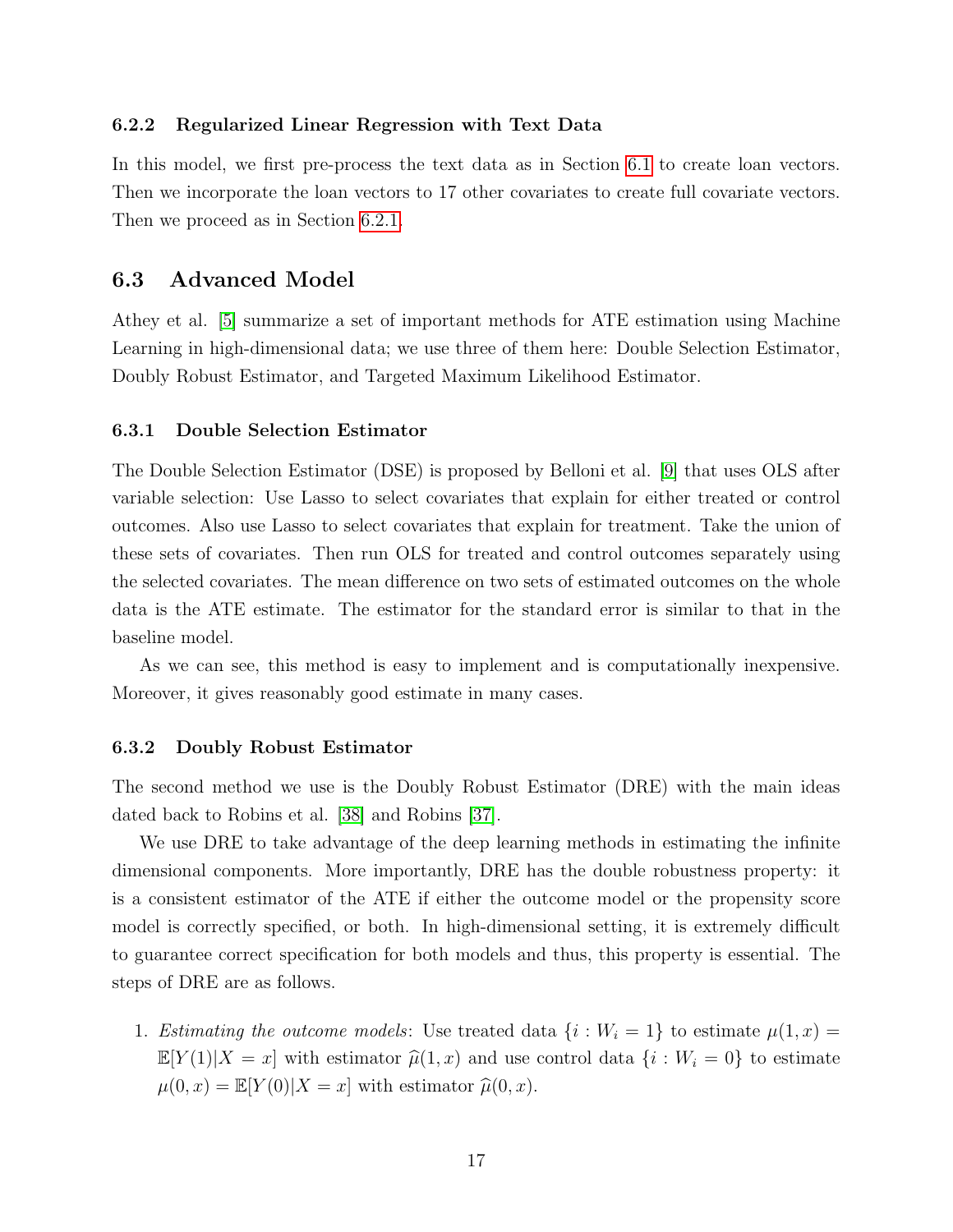- 2. Estimating the propensity score model: Use all data to estimate  $e(x) = \mathbb{P}(W = 1 | X =$ x) with estimator  $\hat{e}(x)$ .
- 3. The DRE  $\hat{\tau}_{DRE}$  for  $\tau$  is given by

$$
\widehat{\tau}_{DRE} = \frac{1}{n} \sum_{i=1}^n \left[ W_i \times \frac{Y_i - \widehat{\mu}(1, X_i)}{\widehat{e}(X_i)} - (1 - W_i) \times \frac{Y_i - \widehat{\mu}(0, X_i)}{1 - \widehat{e}(X_i)} + \widehat{\mu}(1, X_i) - \widehat{\mu}(0, X_i) \right].
$$

4. To estimate the standard error, we follow Lunceford and Davidian [\[27\]](#page-29-10) and use an empirical sandwich estimator. We first define for each  $i \in \{1, ..., n\}$ , that

$$
IC_i = W_i \times \frac{Y_i - \widehat{\mu}(1, X_i)}{\widehat{e}(X_i)} - (1 - W_i) \times \frac{Y_i - \widehat{\mu}(0, X_i)}{1 - \widehat{e}(X_i)} + \widehat{\mu}(1, X_i) - \widehat{\mu}(0, X_i) - \widehat{\tau}_{DRE}
$$
  
and 
$$
\sigma^2 = \frac{1}{n} \sum_{i=1}^n IC_i^2.
$$

Then the standard error is estimated by  $\frac{\sigma}{\sqrt{n}}$ . The 95% Confidence Interval of  $\tau$  is estimated by  $(\widehat{\tau}_{DRE} - z_{0.975} \frac{\sigma}{\sqrt{n}}, \widehat{\tau}_{DRE} + z_{0.975} \frac{\sigma}{\sqrt{n}}).$ 

#### 6.3.3 Targeted Maximum Likelihood Estimator

Targeted Maximum Likelihood Estimator (TMLE) can be viewed as a more general version of DRE (Van Der Laan and Rubin [\[42\]](#page-30-5)). In TMLE, we can also take advantage of the deep learning techniques to estimate the infinite dimensional components. TMLE also has the double robustness property. Moreover as we will see below, TMLE is DRE applied to an updated, better version of the initial infinite dimensional component estimates and thus, TMLE is generally more accurate than DRE (Van Der Laan and Rubin [\[42\]](#page-30-5)).

Similar to the first two steps in DRE, we obtain  $\hat{\mu}(1, x), \hat{\mu}(0, x)$ , and  $\hat{e}(x)$ . Then define

$$
H(w,x) = \frac{w}{\hat{e}(x)} - \frac{1-w}{1-\hat{e}(x)}
$$
 and  $Q(w,x) = \hat{\mu}(w,x) + \hat{\epsilon}H(w,x)$  for  $w \in \{0,1\},\$ 

where

$$
\widehat{\epsilon} = \frac{\sum_{i=1}^{n} H(W_i, X_i)(Y_i - \widehat{\mu}(W_i, X_i))}{\sum_{i=1}^{n} H(W_i, X_i)^2}.
$$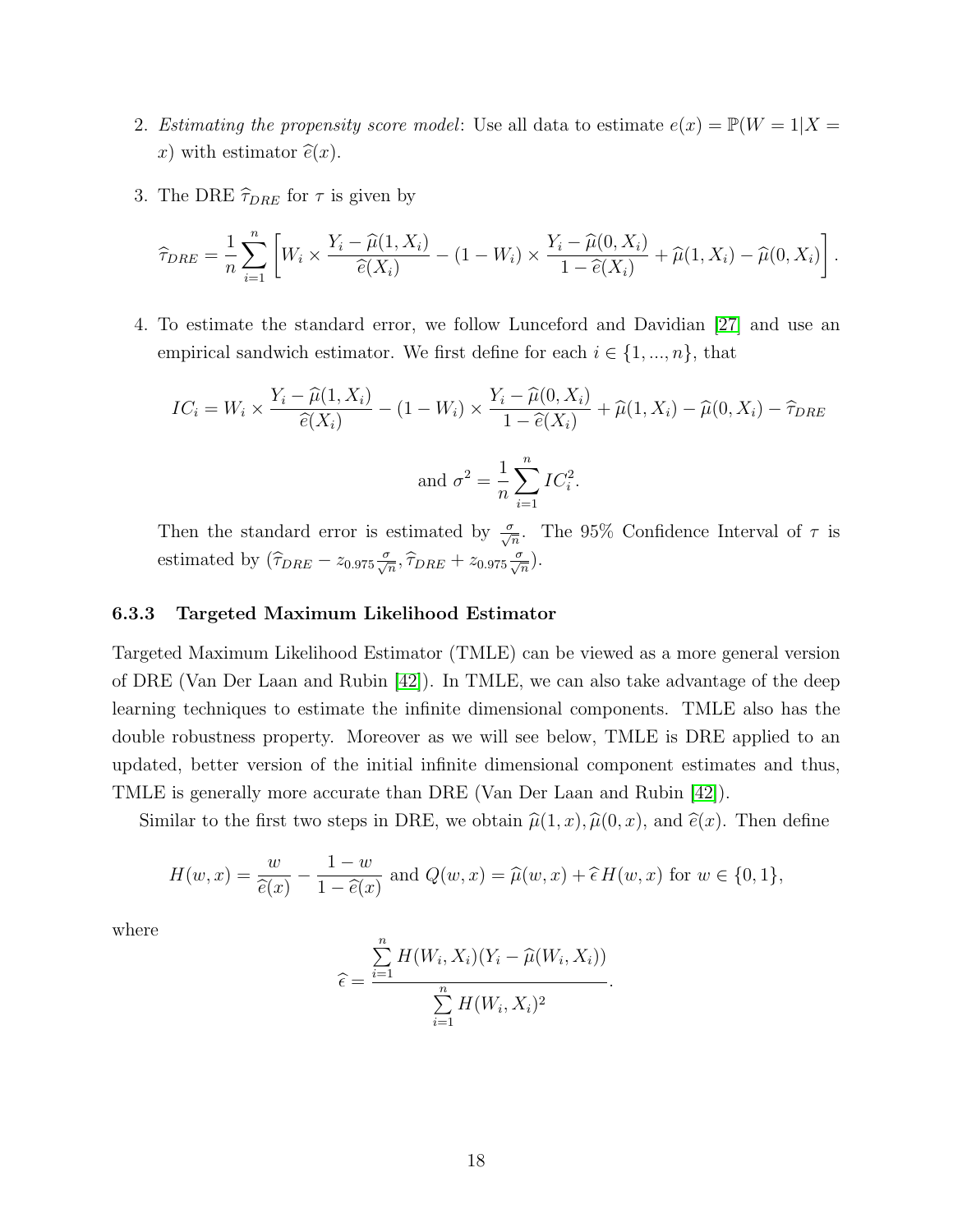The TMLE  $\hat{\tau}_{TMLE}$  for  $\tau$  is given by

$$
\widehat{\tau}_{TMLE} = \frac{1}{n} \sum_{i=1}^{n} \left[ W_i \times \frac{Y_i - Q(1, X_i)}{\widehat{e}(X_i)} - (1 - W_i) \times \frac{Y_i - Q(0, X_i)}{1 - \widehat{e}(X_i)} + Q(1, X_i) - Q(0, X_i) \right].
$$

The standard error is estimated in the same way as for DRE except that  $\hat{\mu}(w, x)$  is replaced with  $Q(w, x)$  and  $\hat{\tau}_{DRE}$  is replaced with  $\hat{\tau}_{TMLE}$ .

#### 6.3.4 Where Deep Learning Can Be Useful

We can take advantage of the deep learning models to estimate  $\hat{\mu}(1, x), \hat{\mu}(0, x)$ , and  $\hat{e}(x)$  for DRE and TMLE. There are two slightly different approaches here:

- We can use the basic form of deep learning (Multilayer Perceptron) with pre-processed covariates as described in Section [6.1](#page-15-1) such that each loan description will correspond to one single high-dim vector.
- We can use more advanced deep learning models such as Recurrent Neural Network or its variations directly with the original word embedding vectors. In this approach, each loan description will correspond to a set of high-dim vectors.

# <span id="page-18-0"></span>7 Deep Learning Techniques

Deep learning is a cutting-edge method within the machine learning literature, which has been demonstrated to outperform other methods when performing prediction tasks, especially when the data is abundant (LeCun et al. [\[26\]](#page-29-11), Schmidhuber [\[39\]](#page-30-8)).

In this paper, we use textual data from Kiva, which after being transformed to numerical vectors, will be high-dimensional; these data fit deep learning very well. In this section, we describe in details the deep learning techniques used in this paper.

#### 7.1 Preprocessing

To process the text data, we use GloVe (Pennington et al. [\[33\]](#page-29-9)). The main idea behind GloVe is to find a vector representation for each word in a way that makes sense both semantically (meaning) and syntactically (grammar). A good vector representation of words, called embeddings, should be able to capture such a relation as the famous one below:

$$
king - man + woman \approx queen.
$$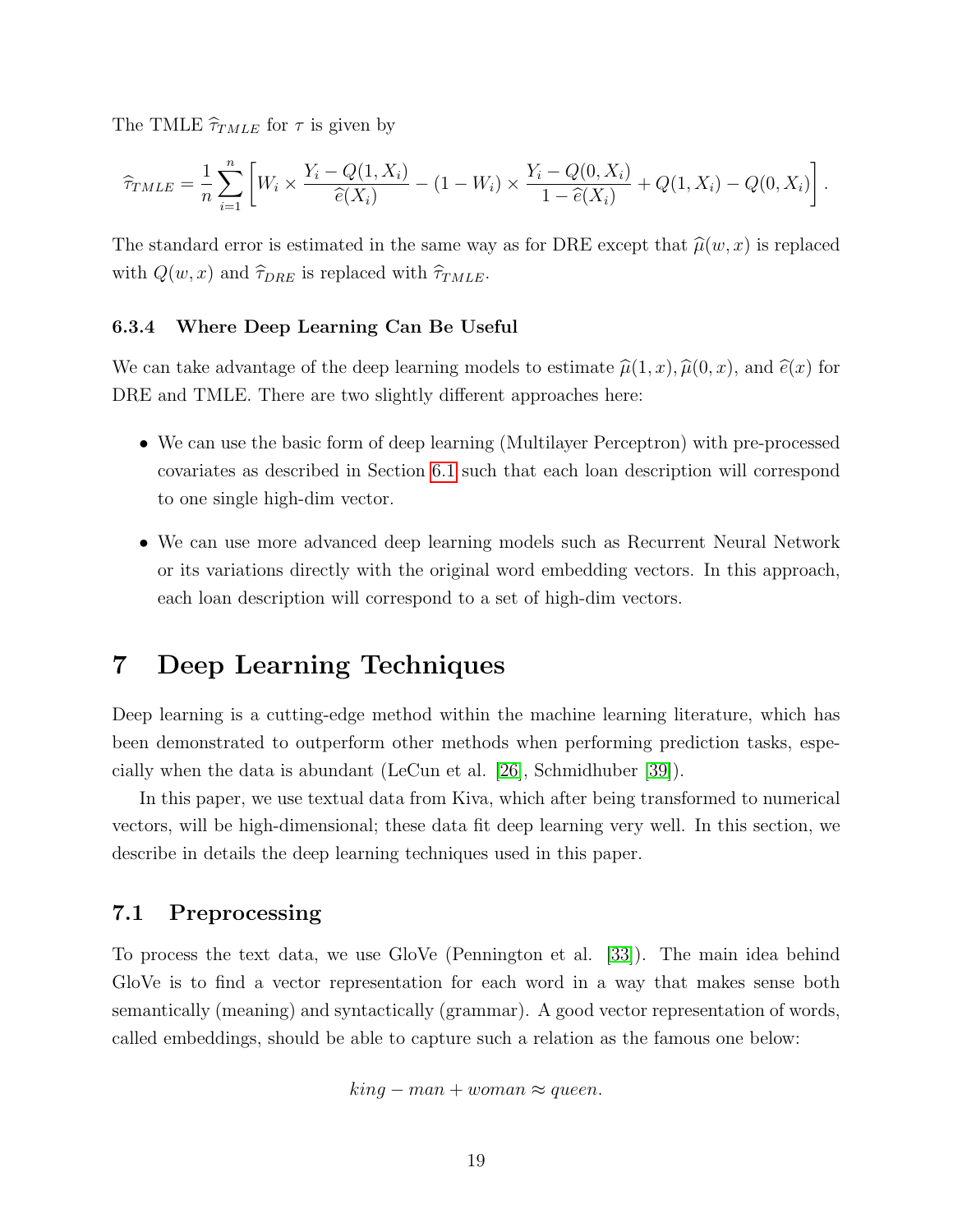From word representation vectors, we can proceed in two ways:

- Use bag-of-word embedding method to create a representative vector for each text paragraph (i.e., loan description). We call these loan vectors. They are simply the averages of all word vectors in the corresponding loan descriptions. These loan vectors will then be used to feed in the baseline model or Multilayer Perceptron model.
- Keep word vectors as they are and feed them in Recurrent Neural Network models.

Note that we will not retrain the GLoVe model. Instead, we use the pre-trained GloVe vectors on Wikipedia data. Since the point of word vector representations is to create a generally meaningful mapping between words and numerical vectors, these pre-trained vectors would work well in our specific problem.

# 7.2 Multilayer Perceptron

Assume we want to estimate the propensity score with Multilayer Perceptron (MLP). The model is visualized in Figure [9.](#page-19-0)

<span id="page-19-0"></span>

Figure 9: Multilayer Perceptron Model.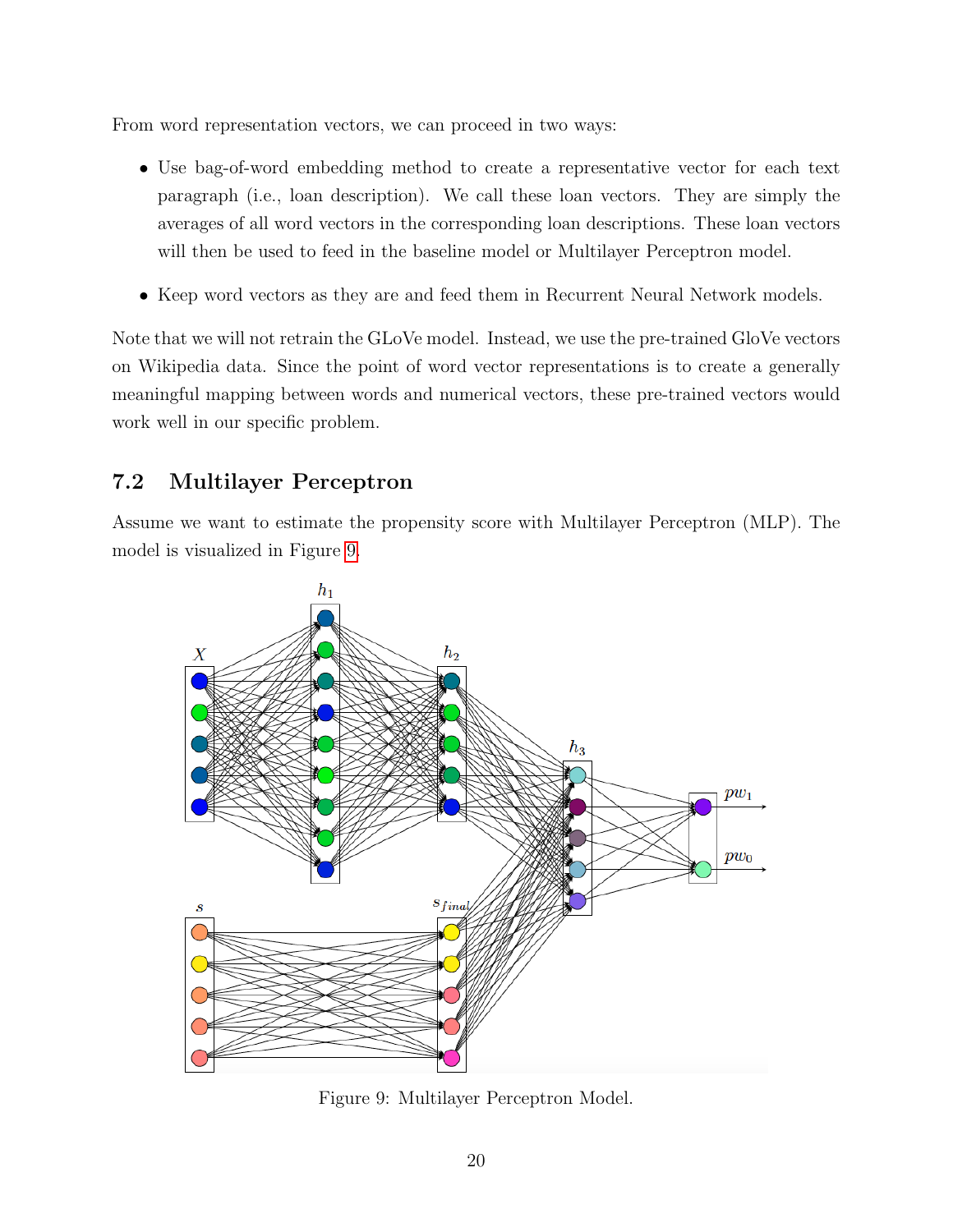A deep learning or a neural network model consists of layers of neurons connecting to one another. The model starts with the input layer of dimension  $d$ , where  $d$  is the dimension of the loan vectors. In this paper, we choose  $d = 100$ . Separately, we create another layer, called s layer, of other covariates (features) of dim  $T = 17$ .

The first hidden layer has size  $n_1$ , and each neuron from the input layer connects with every neuron in this layer. The second hidden layer has size  $n_2$ , and each neuron from the first layer connects with every neuron in this layer. Separately, we create another layer, called  $s_{final}$  layer, of dim  $n<sub>T</sub>$ , and each neuron from the s layer connects with every neuron in this layer. We concatenate layer  $s_{final}$  to the second layer to increase its size to  $(n_2 + n_T)$ . The reasoning for concatenating spending data in this stage instead of the input layer is that this extra data is much more important than the the high dimensional loan vector coordinates. Hence, incorporating this extra data with this layer means that we incorporate only the highly influential factors together.

The third hidden layer has size  $n_3$ , and all neurons in the second layer connect will all neurons in this layer. The output layer has dim 2 whose neurons connect with all neurons in the third hidden layer. For regularization, we use ridge or  $L_2$  and dropout. Dropout is a popular regularization technique in deep learning, that randomly drops neurons by setting some vector components to zero.

Mathematically speaking, we need to estimate the parameters  $A_1 \in \mathbb{R}^{n_1 \times d}$ ,  $A_2 \in \mathbb{R}^{n_2 \times n_1}$ ,  $A_s \in \mathbb{R}^{n_T \times T}$ ,  $A_3 \in \mathbb{R}^{n_3 \times (n_2 + n_T)}$ ,  $A_4 \in \mathbb{R}^{2 \times n_3}$ ,  $b_1 \in \mathbb{R}^{n_1}$ ,  $b_2 \in \mathbb{R}^{n_2}$ ,  $b_s \in \mathbb{R}^T$ ,  $b_3 \in \mathbb{R}^{n_3}$ , and  $b_4 \in \mathbb{R}^2$ . The relations are as follows.

- $h_1 = ReLU(A_1X + b_1);$
- $h_2 = ReLU(A_2h_1 + b_2);$
- $s_{final} = ReLU(A_s s + b_s)$ . Let  $H_2 = [h_2, s_{final}]'$  where  $s \in \mathbb{R}^T$ ;
- $h_3 = ReLU(A_3H_2 + b_3);$
- out = softmax $(A_4h_3 + b_4)$ .

Here, we use the Rectified Linear Unit (ReLU) as the "activation function" where

$$
ReLU(x) = \max(0, x).
$$

To estimate the parameters of this model, we minimize the cross-entropy loss function on the *out* layer. To solve this optimization problem, we use a variation of the gradient descent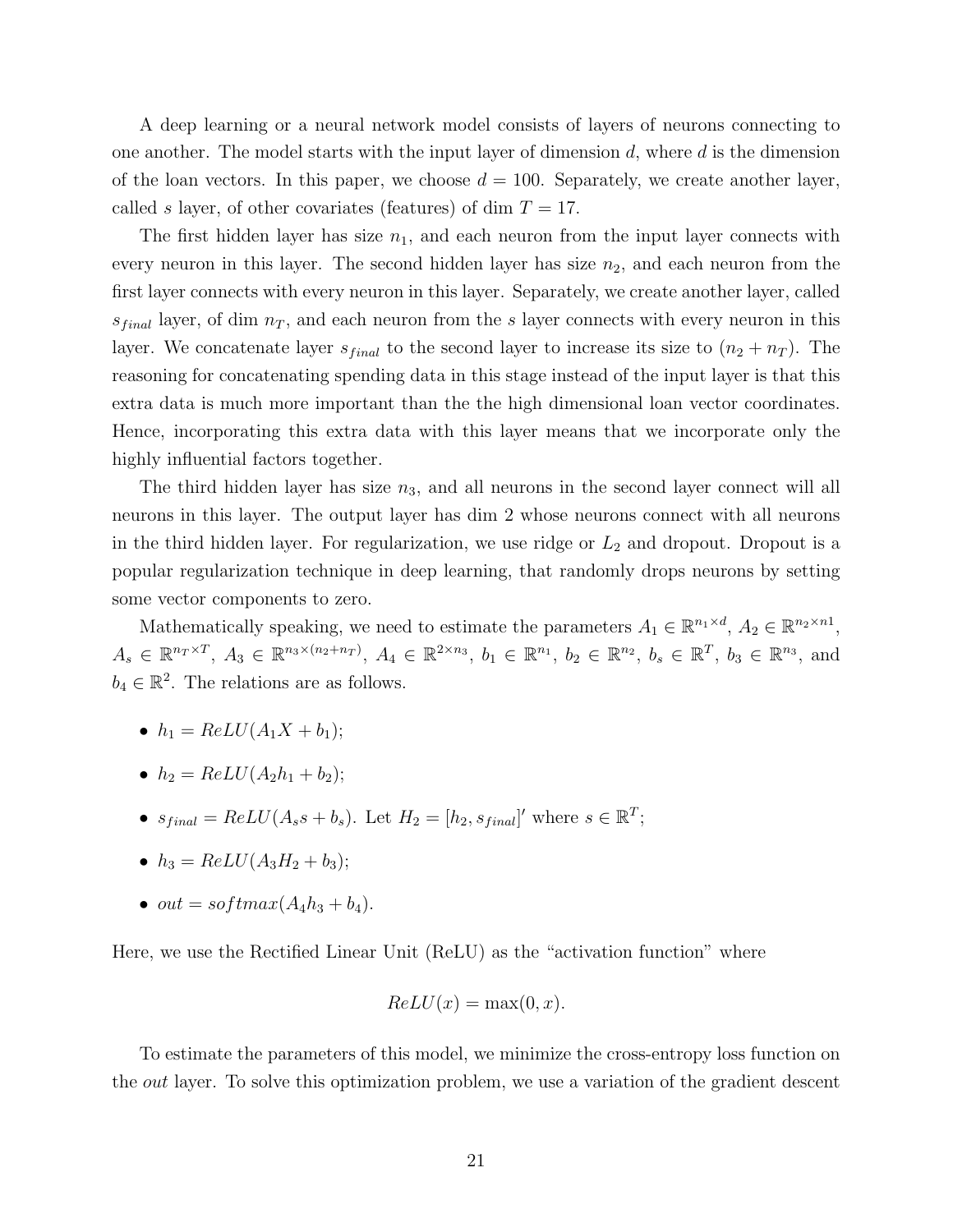method with the main factor called back-propagation. A more detailed description of the MLP model and its estimation can be found in Pham [\[34\]](#page-29-6).

As we can see, MLP model is much more complex than the simple Logistic Regression one. This complexity creates flexibility in the model, allowing it to capture the relations that cannot be captured in Logistic model.

Remark: For (treated and control) outcome model estimations, we use the same neural structure except for two main differences. First, in the output layer we use ReLU instead of softmax function because the outcome now is a continuous value. Second, since the outcome now is a lot more variable we use a "deeper network" with two more layers after Layer  $h_3$ before reaching the output.

### 7.3 Recurrent Neural Network

We use an advanced version of Recurrent Neural Network (RNN) called Deep RNN with Long Short Term Memory (LSTM) cells, or shortly as Deep LSTM. Assume we want to estimate the propensity score with Deep LSTM. We visualize it in Figure [10.](#page-21-0)

<span id="page-21-0"></span>

Figure 10: Deep LSTM Model.

The arrows in Figure [10](#page-21-0) indicate that the inputs at the arrow tails are used to create the outputs at the arrow heads. There are two important differences from the MLP model:

• First, the input now is a variable-size sequence of  $d$ -dim vectors.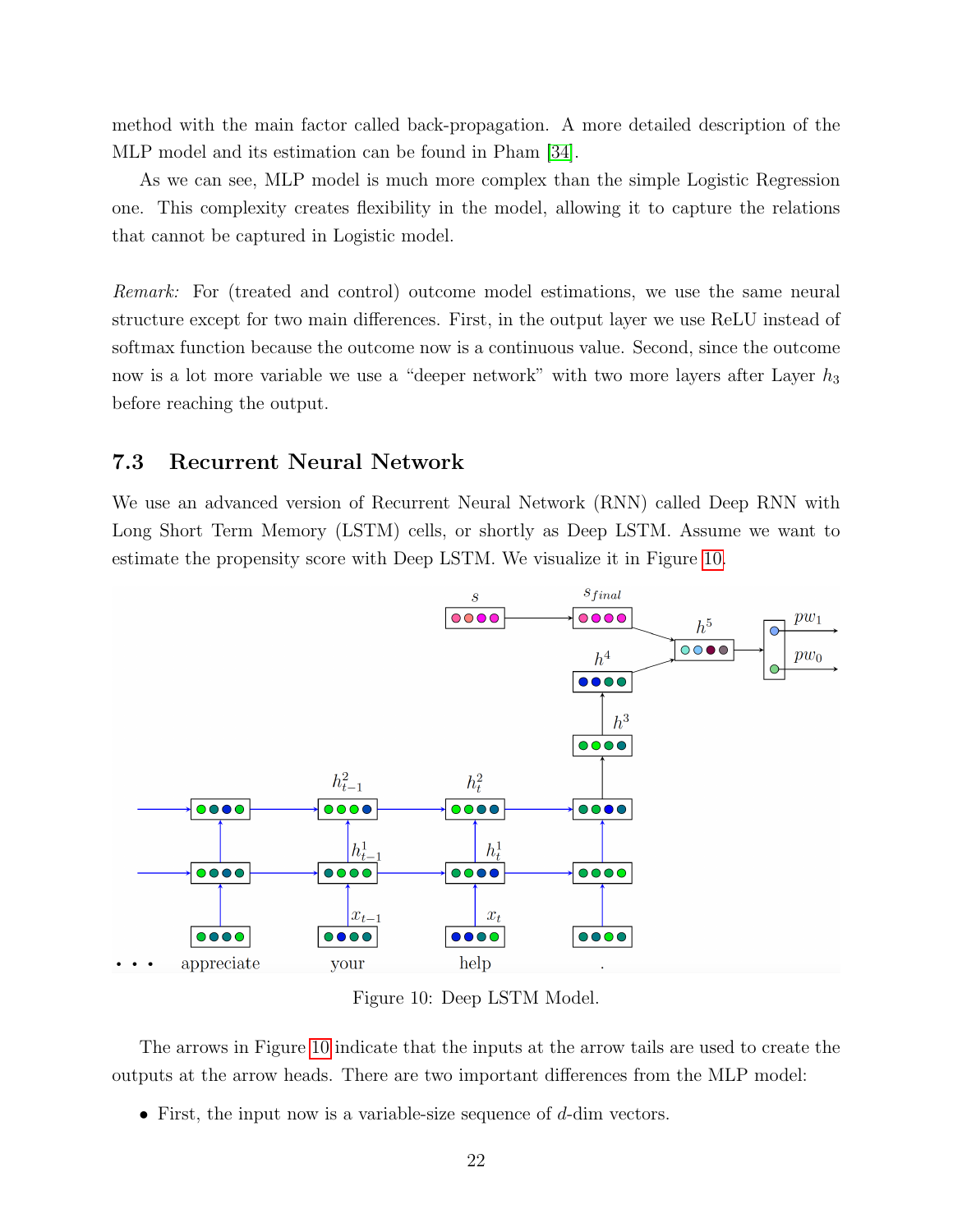• The connection between s and  $s_{final}$  is the same as that in the MLP model, and the same is true for the connection between  $h^5$  to output layer,  $s_{final}$  to  $h^5$ ,  $h^4$  to  $h^5$ ,  $h^3$ to  $h^4$ , and the output of the recurrent network to  $h^3$ . However, the connections in the recurrent networks are much more complex. Specifically, each  $h_t$  is connected with  $h_{t-1}^1$  and  $x_t$  through a necessarily complicated relation called LSTM. Similarly, each  $h_t^2$  is connected with  $h_{t-1}^2$  and  $h_t^1$  through LSTM. The detail about LSTM is provided in Hochreiter and Schmidhuber [\[17\]](#page-28-11).

However, this model is similar to the MLP one described above if we consider the output of the recurrent network as the text-data input to feed in other full layers in the same way as in the MLP model.

Intuitively, this model is designed to capture the sequential relations between pairs of continuous words in the loan description data before outputting an output to feed in other full layers  $(h^3, h^4, h^5)$  to get the final output. This model is different from MLP model described earlier in one essential aspect: the way we process loan description data. In MLP model, we take the average of all word embedding vectors and therefore neglecting any sequential relations. In Deep LSTM model, however, such relations are kept intact. The deep model is used in stead of the simple model to capture the finer, smoother meaning of the loan description.

The reader may wonder why we do not keep the relations in the recurrent network the same way as we keep between s and  $s_{final}$  and such; this will create a vanilla Recurrent Neural Network. The reason lies exactly in how we estimate this complex model. Similar to estimating MLP model, we need to use some sort of back-propagation techniques to estimate this model. If we use simple relations as those in MLP model here, then we will suffer from the so-called vanishing or exploding gradient issue. We can think about this simply as follows: if we multiply many terms less than one together, then we would get a term close to zero; if we multiply many terms greater than one together, then we would get a very large term; and either case would hinder the estimating process. The many terms appear in this model only, and not in the MLP model, because only this model contains long sequences. The multiplication appears when we use chain rules in calculating gradients for back-propagation in estimating the model.

The LSTM model fixes the vanishing and exploding gradient problem by utilizing a clever technique that chooses which terms or parts of terms to use in doing multiplications. This way, we can avoid using too small or too large terms.

Remark: To estimate the (treated and control) outcome model, we make three changes to the Deep LSTM model used for propensity score estimation. First, we replace the last activation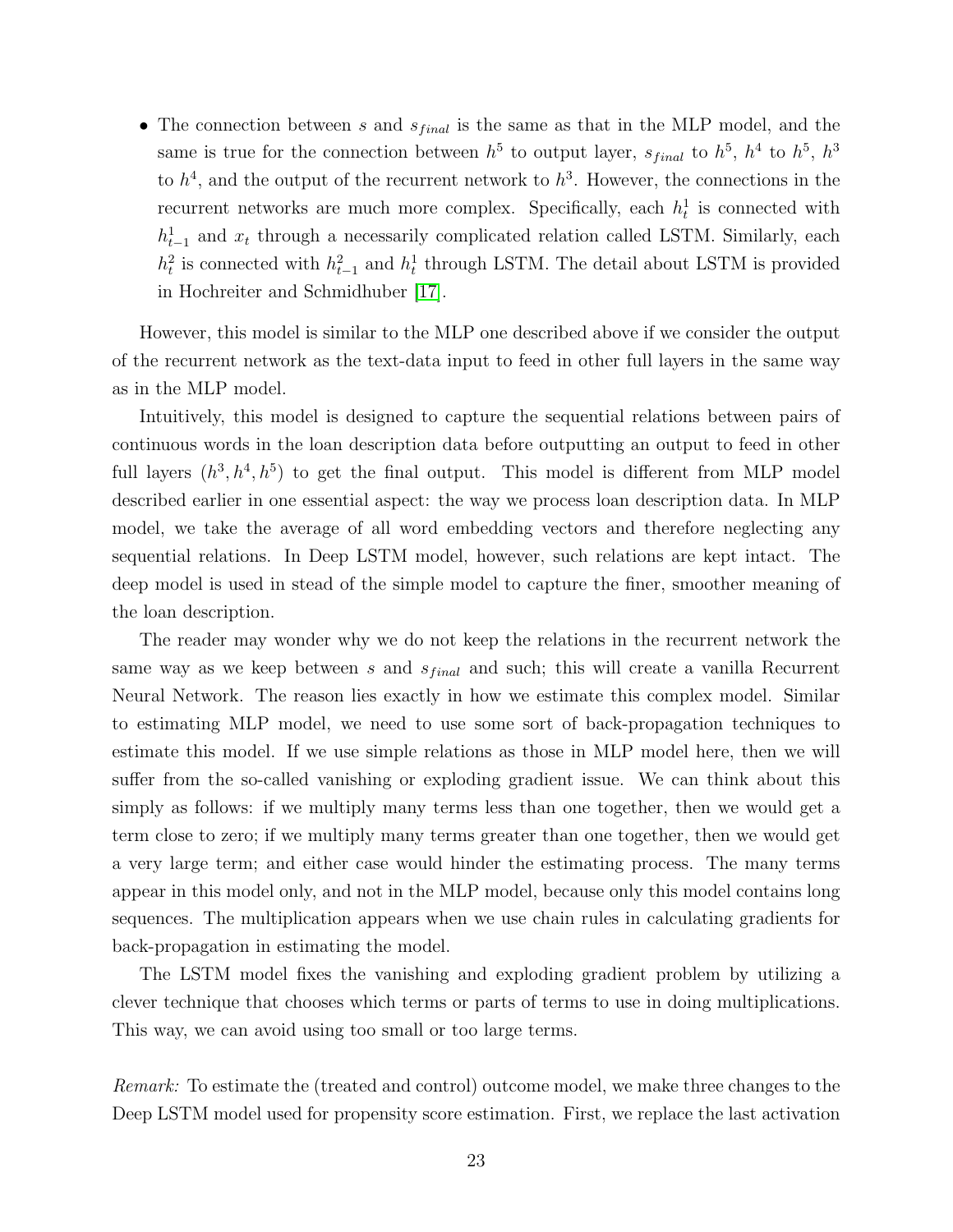function with ReLU in the same way as in MLP model. Second, we use a deeper network with two more layers after Layer  $h^5$  before reaching the output. Last, we incorporate an "attention weight" to the output of the recurrent network. In the Deep LSTM model used for propensity score estimation, we use only the last output of the recurrent network. In Deep LSTM with attention model, we use an attention weight to take the weighted average of all the outputs of the recurrent network; these outputs belong to Layer  $h^2$  in the model. The attention weight is estimated simultaneously as we estimate the model. We can think about the attention weight as follows: each output in Layer  $h^2$  corresponds to a word in the input layer so each output works as a version of a word embedding vector; the attention weight allows the model to take a weighed average, in contrast to the simple average, of these embedding vectors.

# <span id="page-23-0"></span>8 Results

### 8.1 Covariate Relatedness Check

In Section [5,](#page-12-0) we see the statistically significant effect of loan amount on outcome Y of our interest. In this subsection, we run a linear regression of  $Y$  on loan embedding vector for treated and control groups to see if the text data has statistically significant impact on outcome Y .

Our result shows that among 100 embedding covariates that are created from loan text data, 83 covariates have statistically significant estimated coefficients on the treated outcome model, and 92 on the control one. This means the text data correlates well with the outcome variable Y.

Now running a linear regression of  $W$  on loan embedding vector and covariates, we obtain that all but four covariates are statistically significant. Meanwhile, running a linear regression of  $Y$  on  $W$ , loan embedding vector, and other covariates, we obtain that all but seven covariates are statistically significant. This implies two things. First, the text data is important to explain for both the treatment and the outcome. Second, both the p-score and outcome models are dense.

### 8.2 Estimation Model Comparison

We first compare different models in terms of propensity score and outcome (both treated and control) estimations. We consider two baseline models: Regularized Logistic/Linear Regression (RLR) and Random Forest (RF), and compare them with two advanced deep learning models: MLP and Deep LSTM. The results are reported in Table [3.](#page-24-0)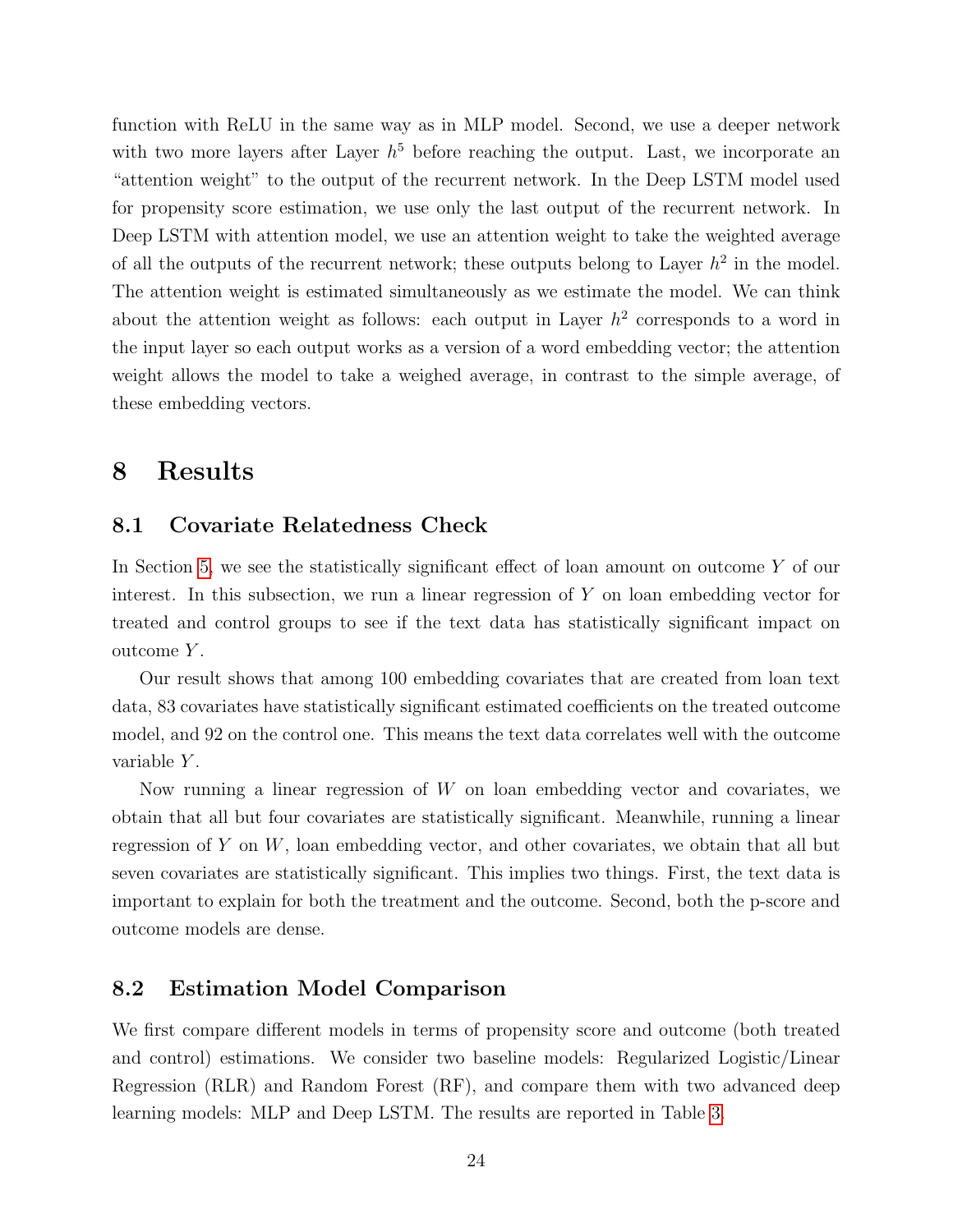|            | p-score |                  | Treated | Control |
|------------|---------|------------------|---------|---------|
| Method     | $(F_1)$ | $(\mathrm{acc})$ | (RMSE)  | (RMSE)  |
| $w/o$ text |         |                  |         |         |
| <b>RLR</b> | 0.41    | 88.2%            | 8.94    | 9.30    |
| RF         | 0.56    | 90.2%            | 8.82    | 8.81    |
| with text  |         |                  |         |         |
| RLR.       | 0.80    | 94.6%            | 8.63    | 9.15    |
| RF         | 0.82    | 95.5%            | 7.91    | 8.32    |
| MLP        | 0.95    | 98.6%            | 7.27    | 7.76    |
| Deep LSTM  | 0.98    | 99.3%            | 7.24    | 7.70    |

<span id="page-24-0"></span>Table 3: Result Comparison on the Test Set. For p-score estimation, we use  $F_1$  score and accuracy  $(F_1 \text{ score and accuracy are both in } [0,1];$  the higher the better); for outcome estimations, we use RMSE (the lower the better).

We note that in estimating these models, we use a data-driven approach. That is, we randomly partition the dataset into training, validation, and test set. We use training and validation sets (possibly with cross-validation) to estimate the models. We use a hold-out test set to compare the models' performances.

Getting good performance on a hold-out test set is important. Such a good performance means the model can generalize well to unseen data. Since we do not know all the data for the whole population, a well generalizable model will give better estimates and therefore, the (population) ATE estimate will be more accurate.

As we can see in Table [3,](#page-24-0) the deep learning models outperform other methods. Particularly, Deep LSTM does very well in estimating the propensity scores. In outcome model estimations, MLP and Deep LSTM outperform RLR and RF too, though not by a large margin. This might be because there are some extreme outliers in the test set that no model can account for in the estimating process.

We also note the role of text data here. Without text data, all model estimations are worse than themselves with it. The text data appears to be especially important to the p-score model as it boosts the  $F_1$  score of both RLR and RF a great deal.

### 8.3 Comparison of Average Treatment Effect Estimators

Now, we compare different methods in terms of ATE estimation.

As can be seen in Table [4,](#page-25-0) the naive estimator would conclude that forming group loans has no effect on funding time or it might increase the funding time. The baseline model gives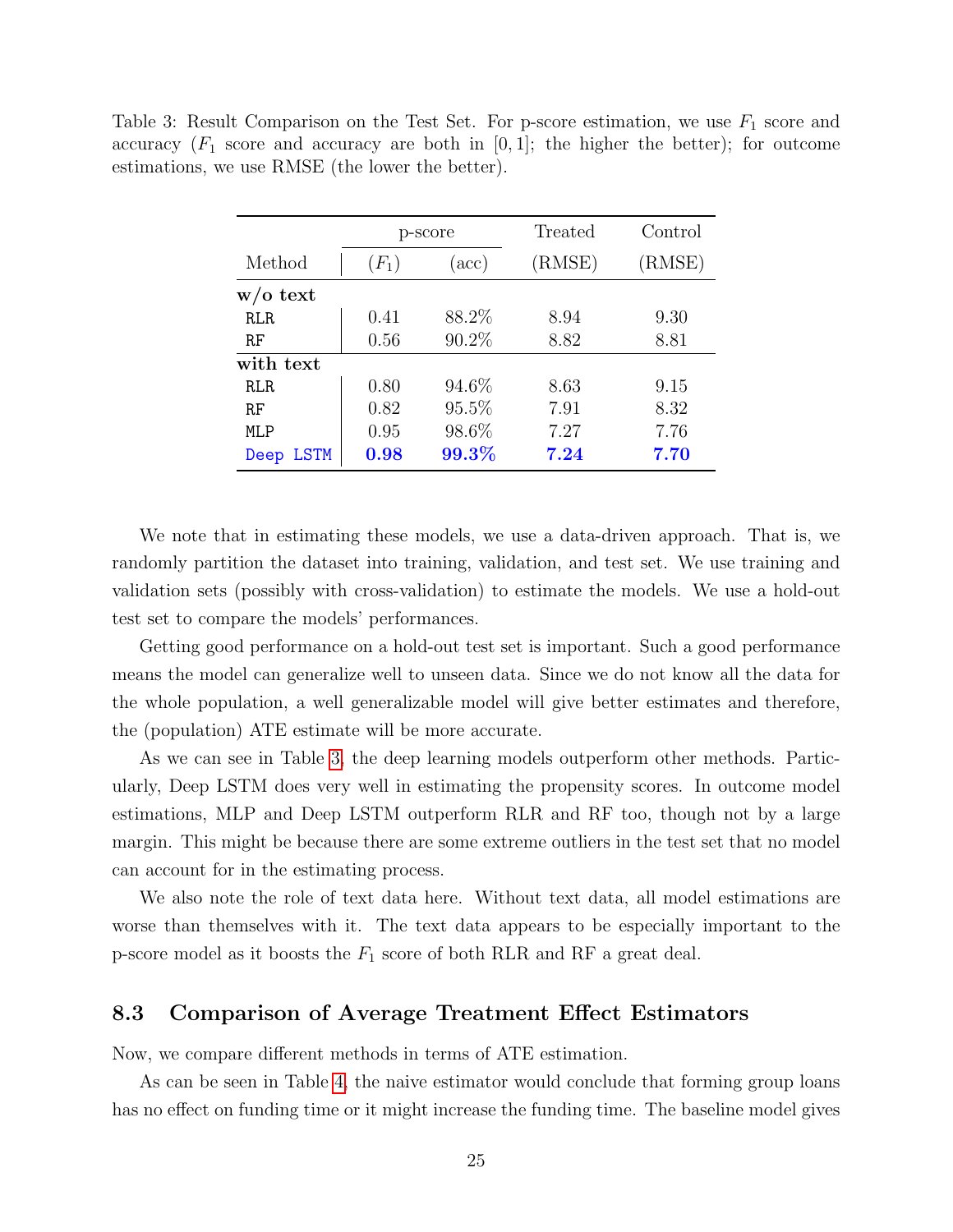| Method              | ATE      | std   |
|---------------------|----------|-------|
| $w/o$ text          |          |       |
| Naive               | 0.17     | 0.027 |
| Baseline            | 2.28     | 0.026 |
| <b>DSE</b>          | $-0.70$  | 0.026 |
| DRE (RLR)           | $-0.61$  | 1.623 |
| DRE (RF)            | $-2.62$  | 0.475 |
| TMLE (RLR)          | $-1.03$  | 1.690 |
| TMLE (RF)           | $-4.38$  | 0.644 |
| with text           |          |       |
| Baseline            | 2.87     | 0.026 |
| DSE                 | $-0.52$  | 0.025 |
| DRE (RLR)           | $-0.19$  | 1.623 |
| DRE (RF)            | $-1.26$  | 0.472 |
| DRE (MLP)           | $-2.93$  | 0.090 |
| DRE (Deep LSTM)     | $-3.30$  | 0.167 |
| TMLE (RLR)          | $-1.00$  | 0.990 |
| TMLE<br>(RF)        | $-12.60$ | 0.150 |
| (MLP)<br>TMLE       | $-2.78$  | 0.091 |
| (Deep LSTM)<br>TMLE | $-3.29$  | 0.167 |

<span id="page-25-0"></span>Table 4: Summary of ATE Estimation of Different Methods.

statistically significant positive estimate of ATE; this means that this estimator concludes forming group loans increase the funding time. These results are opposite to those obtained by using advanced deep learning techniques.

DREs with deep learning give almost identical estimates on the ATE. Surprisingly, DRE with RF without using text data gives a close ATE estimate too. However, its standard deviation is much higher than that of the deep learning approach. So a close estimate of DRE with RF to that of deep learning approach could be explained by randomness. DSE also gives negative effect estimate with and without text data though the magnitude is small.

TMLEs with deep learning give quite different estimates, though all indicate a significantly negative effect. The estimate by TMLE with RF without text data is close but it could be due of randomness.

Note that both DRE and TMLE possess the double robustness property. The Deep LSTM used to estimate the propensity score in these two models gives us an almost perfect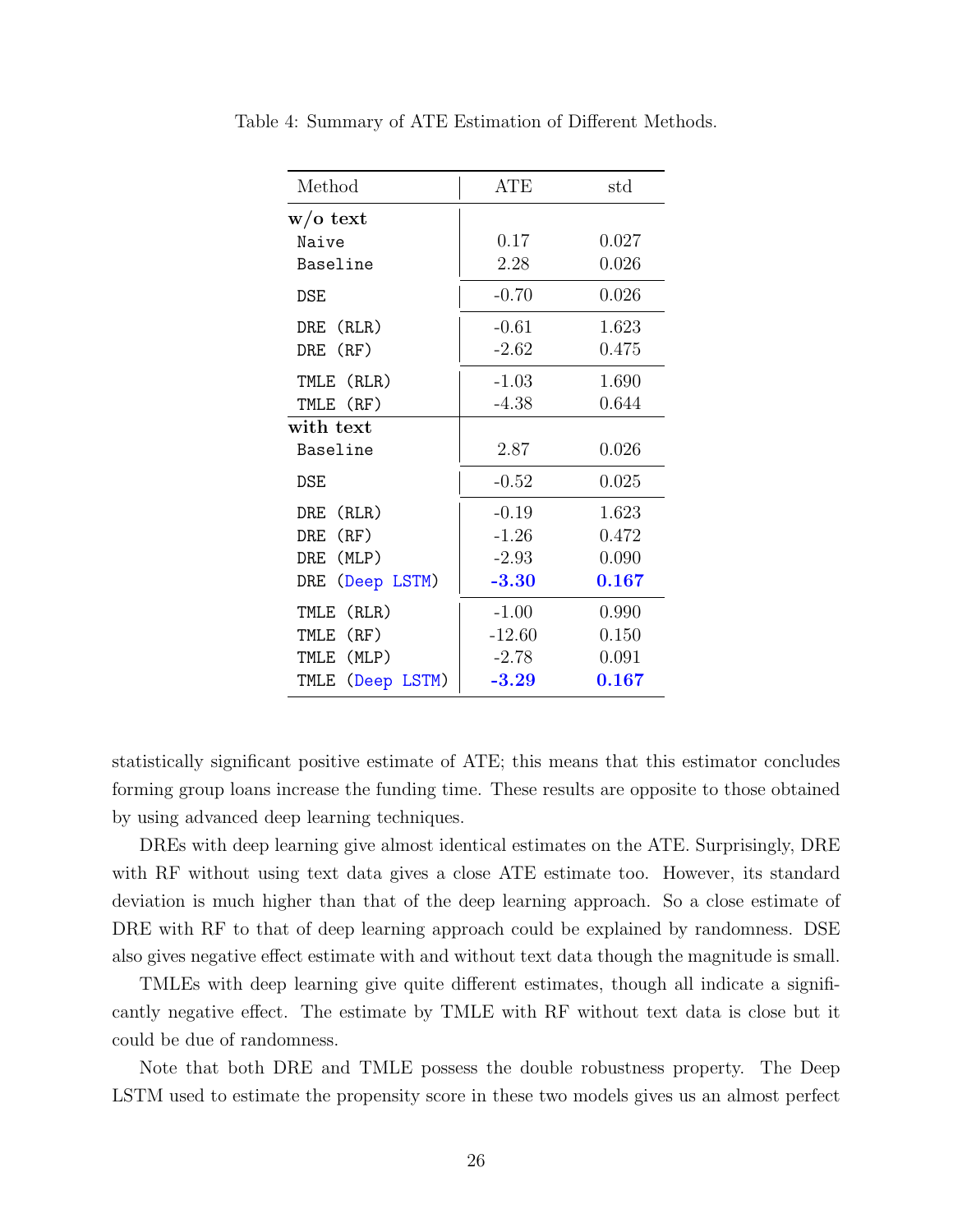estimate. In other words, the propensity score model is mostly correctly specified. Double robustness would imply that DRE and TMLE are consistent estimators of the ATE. Hence, we would rely on the DREs and TMLEs with MLP and especially Deep LSTM estimation methods. Note that we use only observation with estimated propensity scores in [0.01, 0.99] interval because extremely small propensity scores would behave very weirdly. We conclude that forming group loans shortens the funding time by about 3.3 days on average.

# <span id="page-26-0"></span>9 Conclusion

In this paper, we have shown the important role of deep learning in dealing with unstructured text data to answer causal questions. Combining deep learning techniques with causal inference framework could bring more precise estimation results of causal effects. Specifically, we use deep learning to estimate the infinite dimensional components of the Doubly Robust Estimator and Targeted Maximum Likelihood Estimator while using influence curves to estimate the treatment effects of interest. The results show that deep learning models outperform other approaches in estimating these components, i.e. propensity score and outcome models.

We find that on average, forming group loans has a significant treatment effect on funding time. In particular, pooling multiple loans into a group takes about 3.3 days fewer to get funded than posting them individually on Kiva. Hence, it is advisable for field partners to pool the borrowers and introduce them as a group. On lender's side, it is also less riskier to diversify their loaning portfolio.

For future work, we aim at extending the investigation to estimating average effects in important, popular sub-groups of borrowers corresponding to loan categories such as loans for agriculture, loans for food, and retail loans. We expect that the treatment effects across different sub-groups will be different.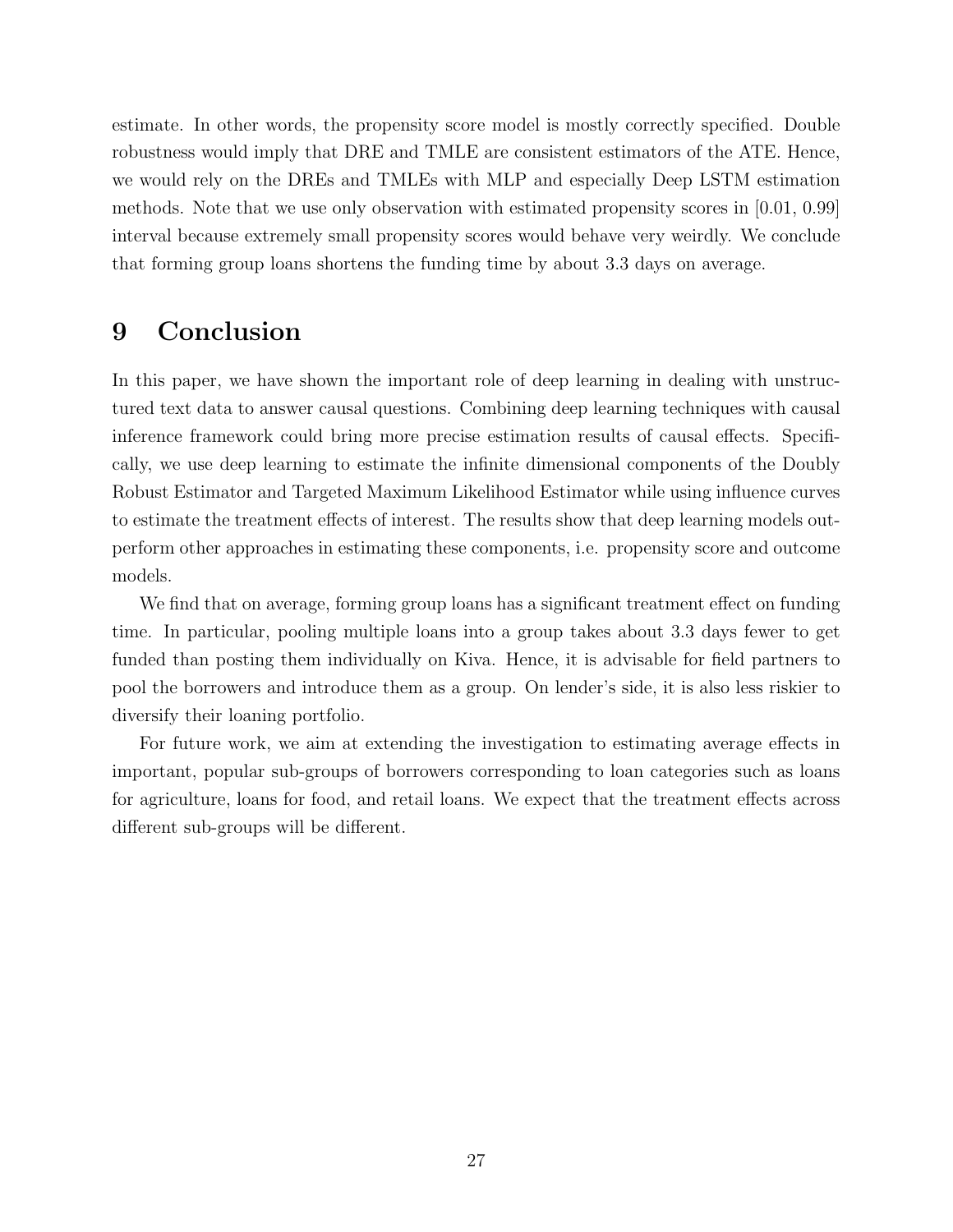# References

- [1] Ahlers, G. K. C., Cumming, D., Gunther, C., and Schweizer, D. Signaling in Equity Crowdfunding. Entrepreneurship Theory and Practice, 39: 955–980, 2015.
- <span id="page-27-4"></span>[2] Ahlin, C. and Townsend, R. M. Using Repayment Data to Test Across Models of Joint Liability Lending. *The Economic Journal*, 117:F11–F51, Feb 2007.
- <span id="page-27-1"></span>[3] Allison, T. H., Davis, B. C., Short, J. C., and Webb, J. W. Crowdfunding in a Prosocial Microlending Environment: Examining the Role of Intrinsic Versus Extrinsic Cues. Entrepreneurship Theory and Practice, 39: 53–73, 2015.
- <span id="page-27-0"></span>[4] Armendariz, B. and Morduch, J. The Economics of Microfinance. MIT Press, Cambridge, MA, 2007.
- <span id="page-27-5"></span>[5] Athey, S., Imbens, G., Pham, T., and Wager, S. Estimating Average Treatment Effects: Supplementary Analyses and Remaining Challenges. The American Economic Review, 107(5): 278–81, 2017.
- <span id="page-27-7"></span>[6] Athey, S., Imbens, G., and Wager, S. Efficient inference of average treatment effects in high dimensions via approximate residual balancing.  $arXiv$  preprint  $arXiv:1604.07125$ , 2016.
- <span id="page-27-2"></span>[7] Banerjee, A. V., Besley, T. and Guinnane, T. W. The Neighbor's Keeper: The Design of a Credit Cooperative with Theory and a Test. Quarterly Journal of Economics, vol. 109(2):491–515, May 1994.
- <span id="page-27-8"></span>[8] Belloni, A., Chernozhukov, V. Fernandez-Val, I., and Hansen, C. Program evaluation with high-dimensional data.  $arXiv$  preprint  $arXiv:1311.2645$ , 2013.
- <span id="page-27-6"></span>[9] Belloni, A., Chernozhukov, V., and Hansen, C. Inference on treatment effects after selection among high-dimensional controls. The Review of Economic Studies,  $81(2)$ : 608–650, 2014.
- <span id="page-27-3"></span>[10] Besley, T. and Coate, S. Group lending, repayment incentives and social collateral. Journal of Development Economics, vol. 46(1):1–18, Feb 1995.
- <span id="page-27-9"></span>[11] Chernozhukov, V., Chetverikov, D., Demirer, M., Duflo, E., Hansen, C. Double machine learning for treatment and causal parameters. arXiv preprint arXiv:1608.00060, 2016.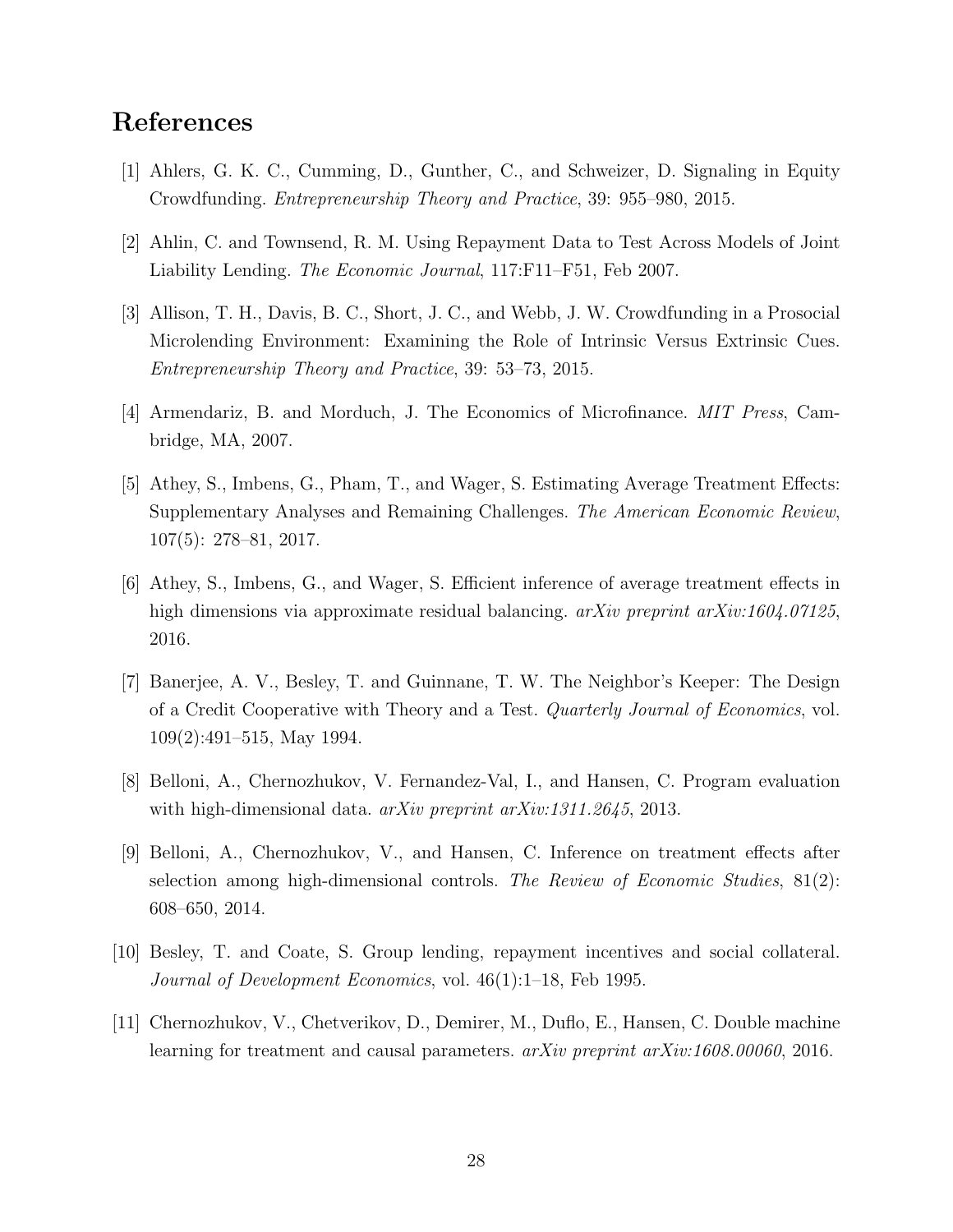- <span id="page-28-10"></span>[12] Collobert, R., Weston, J., Bottou, L., Karlen, M., Kavukcuoglu, K., and Kuksa, P. Natural Language Processing (Almost) from Scratch. Journal of Machine Learning Research, 12, 2493–2537, 2011.
- <span id="page-28-4"></span>[13] Gentzkow, M., Shapiro, J. M., and Taddy, M. Measuring polarization in high dimensional data: Method and application to congressional speech. *Stanford University*, Technical Report, 2015.
- <span id="page-28-1"></span>[14] Ghatak, M. Group lending, local information and peer selection. Journal of Development Economics, vol. 60(1): 27–50, Oct 1999.
- <span id="page-28-6"></span>[15] Hartford, J., Lewis, G., Leyton-Brown, K., and Taddy, M. Counterfactual Prediction with Deep Instrumental Variables Networks. *forthcoming, ICML*, 2017.
- <span id="page-28-8"></span>[16] Hill, J. L. Bayesian nonparametric modeling for causal inference. Journal of Computational and Graphical Statistics, 20(1), 2011.
- <span id="page-28-11"></span>[17] Hochreiter, S. and Schmidhuber, J. Long Short-Term Memory. Neural Computation, 9(8):1735–1780, 1997.
- <span id="page-28-0"></span>[18] Hossain, M. Credit for Alleviation of Rural Poverty: The Grameen Bank in Bangladesh. International Food Policy Research Institute, Feb 1988.
- <span id="page-28-3"></span>[19] Imbens, G. and Pham, T. Average Treatment Effect Estimation in High Dimensional Observational Data: Practical Recommendations. Stanford Graduate School of Business, Technical Report, 2017.
- <span id="page-28-7"></span>[20] Imbens, G. and Rubin, D. Causal Inference for Statistics, Social, and Biomedical Sciences: An Introduction. Cambridge University Press, 2015.
- <span id="page-28-2"></span>[21] Islam, M. Peer monitoring in the credit market, Journal of Contemporary Asia 26, 452-465, 1995.
- <span id="page-28-5"></span>[22] Jean, N., Burke, M., Xie, M., Davis, W. M., Lobell, D. B., and Ermon, S. Combining satellite imagery and machine learning to predict poverty. Science, 790–794, 2016.
- <span id="page-28-9"></span>[23] Johansson, F. D., Shalit, U., and Sontag, D. Learning Representations for Counterfactual Inference. In Proceedings of the 33rd International Conference on Machine Learning  $(ICML-16)$ , 2016.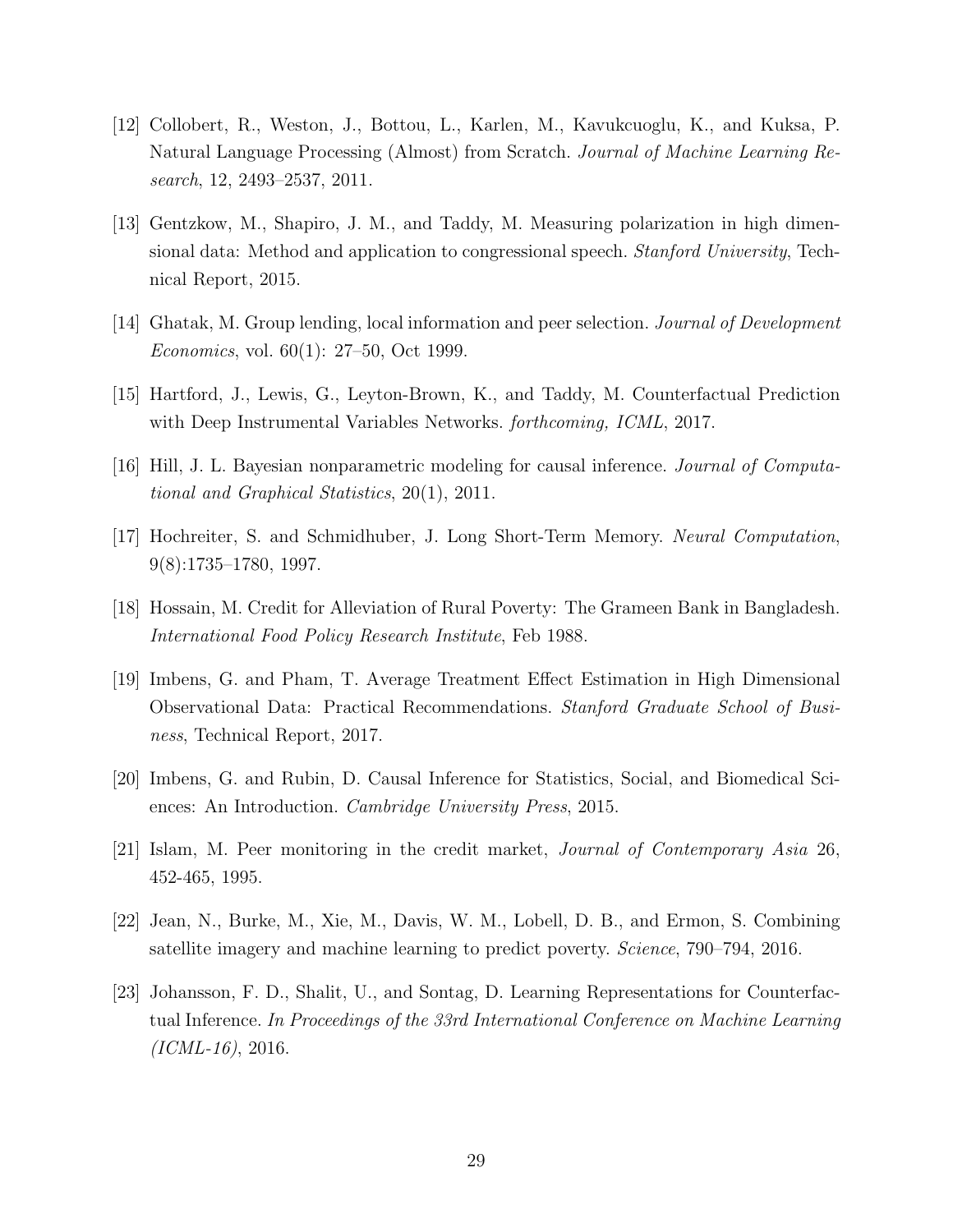- <span id="page-29-4"></span>[24] Kang, J. S., Kuznetsova, P., Luca, M., and Choi, Y. Where not to eat? improving public policy by predicting hygiene inspections using online reviews. Proceedings of the 2013 Conference on Empirical Methods in Natural Language Processing, pp. 1443–1448, 2013.
- <span id="page-29-0"></span>[25] Kodongo, O. and Kendi L. G. Individual lending versus group lending: An evaluation with Kenya's microfinance data, *Review of Development Finance*, 3(2):99-108, 2013.
- <span id="page-29-11"></span>[26] LeCun, Y., Bengio, Y., and Hinton, G. Deep learning. Nature, 521, 436–444, 2015.
- <span id="page-29-10"></span>[27] Lunceford, J. K. and Davidian, M. Stratification and weighting via the propensity score in estimation of causal treatment effects: A comparative study. Statistics in Medicine, 23:2937–60, 2004.
- <span id="page-29-8"></span>[28] Mikolov, T., Sutskever, I., Chen, K., Corrado, G., and Dean, J. Distributed Representations of Words and Phrases and their Compositionality. Advances in Neural Information Processing Systems, 3111–3119, 2013.
- <span id="page-29-1"></span>[29] Mollick, E. The dynamics of crowdfunding: An exploratory study. Journal of Business Venturing, 29(1):116, 2013.
- <span id="page-29-3"></span>[30] Morduch, J. The Microfinance Promise. Journal of Economic Literature, Vol. 37, pp. 1569–1614, Dec 1999.
- <span id="page-29-5"></span>[31] Naik, N., Raskar, R., and Hidalgo, C. A. Cities are physical too: Using computer vision to measure the quality and impact of urban appearance. The American Economic Review: Papers and Proceedings, 106(5):128–132, 2016.
- <span id="page-29-2"></span>[32] Paxton, J., Graham, D., and Thraen, C. Modeling Group Loan Repayment Behavior: New Insights from Burkina Faso. Economic Development and Cultural Change, 48(3): 639–55, Feb 2000.
- <span id="page-29-9"></span>[33] Pennington, J., Socher, R., and Manning, C. D. GloVe: Global Vectors for Word Representation. Proceedings of the Conference on Empirical Methods in Natural Language Processing (EMNLP), 1532–1543, 2014.
- <span id="page-29-6"></span>[34] Pham, T. The Supervised Learning Approach To Estimating Heterogeneous Causal Regime Effects. Stanford Graduate School of Business, Technical Report, 2016.
- <span id="page-29-7"></span>[35] Pham, T. Balancing Method for High Dimensional Causal Inference. arXiv preprint arXiv:1702.04473, 2017.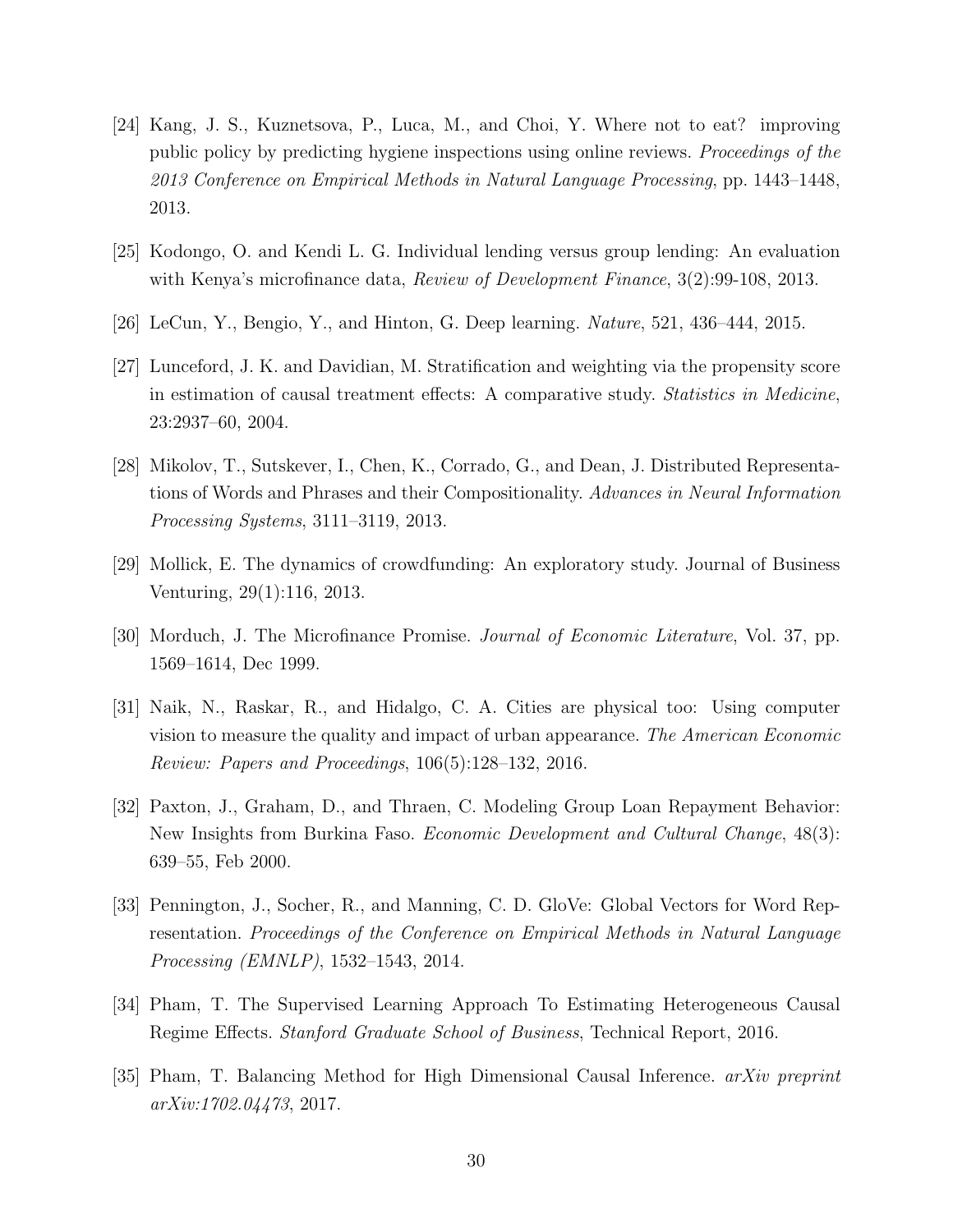- <span id="page-30-0"></span>[36] Qiu, C. Issues in crowdfunding: Theoretical and empirical investigation on kickstarter. preprint at SSRN: http://dx.doi.org/10.2139/ssrn.2345872, 2013.
- <span id="page-30-9"></span>[37] Robins, J. M. Robust estimation in sequentially ignorable missing data and causal inference models. Proceedings of the American Statistical Association Section on Bayesian Statistical Science, 6–10, 1999.
- <span id="page-30-4"></span>[38] Robins, J. M., Rotnitzky, A., and Zhao, L. P. Estimation of regression coefficients when some regressors are not always observed. Journal of the American Statistical Association, 89:846–66, 1994.
- <span id="page-30-8"></span>[39] Schmidhuber, J. Deep learning in neural networks: An overview. Neural Networks, 2015.
- <span id="page-30-6"></span>[40] Sirignano, J. A., Sadhwani, A., and Giesecke, K. Deep Learning for Mortgage Risk. arXiv preprint arXiv:1607.02470, 2016.
- <span id="page-30-2"></span>[41] Stiglitz, J. E. Peer monitoring and credit markets. World Bank Economic Review, vol. 4(3), pp. 351–366, Sep 1990.
- <span id="page-30-5"></span>[42] Van Der Laan, M. J. and Rubin, D. Targeted maximum likelihood learning. The International Journal of Biostatistics, 2(1), 2006.
- <span id="page-30-7"></span>[43] Wager, S. and Athey, S. Estimation and Inference of Heterogeneous Treatment Effects using Random Forests. arXiv preprint arXiv:1510.04342, 2016.
- <span id="page-30-3"></span>[44] Wydick, B. Can Social Cohesion Be Harnessed to Repair Market Failures? Evidence From Group Lending In Guatemala. The Economic Journal, 109, 463–475, Jul 1999.
- <span id="page-30-1"></span>[45] Zhang, J. and Liu, P. Rational herding in mircoloan markets. Management Science, 58(5): 892–912, 2012.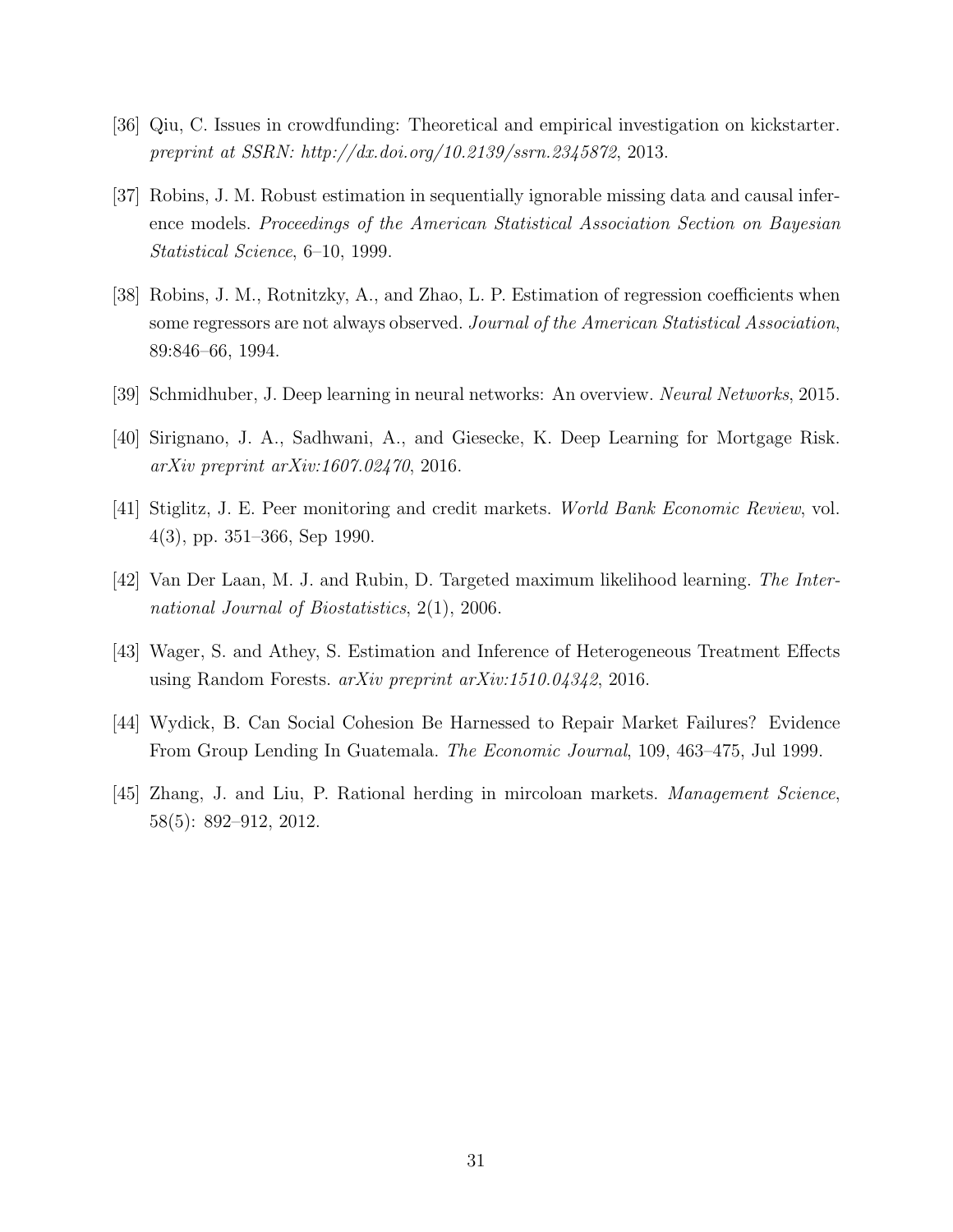# Appendix A Raw Data Description

### A.1 Raw Data Used

We use data retrieved from the Kiva website from Jan  $1^{st}$ , 2006 to May  $10^{th}$ , 2016, which are stored in json format. There are 2240 such files. We use only loan data in this project.

### A.2 Raw Data Attributes

The data is stored in json format in a dictionary type. The original attributes (which may themselves be dictionaries) are: name, payments, journal\_totals, image, themes, tags, translator, currency\_exchange\_loss\_amount, basket\_amount, video, description, borrowers, posted\_date, funded\_date, activity, arrears\_amount, bonus\_credit\_eligibility, delinquent, funded\_amount, id, location, paid\_amount, paid\_date, partner\_id, planned\_expiration\_date, use, terms, lender\_count, loan\_amount, sector, status. Most of the attributes are in *string* format; only a few are numerical or categorical. On a side note, many attributes have blank or identical values.

### A.3 Sample Raw Data

As we mentioned above, not all attributes have values. We provide here an example for those attributes which have numerical or non-numerical values.

activity: Higher education costs

bonus\_credit\_eligibility: False

borrowers: [{first name: Mahesh, gender: M, last name: ", pictured: True}]

description: {languages: [en], texts: {en: Extra efforts, all-nighters, and sacrifices are always worth it when it come to studies because studies are the only sure way to improve one 2019s quality of life. Mahesh is well aware of this, because he has always counted his goal as becoming a good banker and financial adviser. Now he has reached the last step in completing his degree and entering the working era that any professional lives in. Mahesh is asking for a loan to pay off his PGDBM (Post graduate diploma in banking management) course fees and accomplish his dream. He also hopes to specialize in banking and Finance, and in the long run, to establish a financial advisory services. This enthusiastic young man of only 24 years urges young people to make an effort reaching for their dreams because, just like him, they can get ahead.}}

funded\_amount: 1150 funded\_date: 2015-03-24T06:06:28Z id: 853701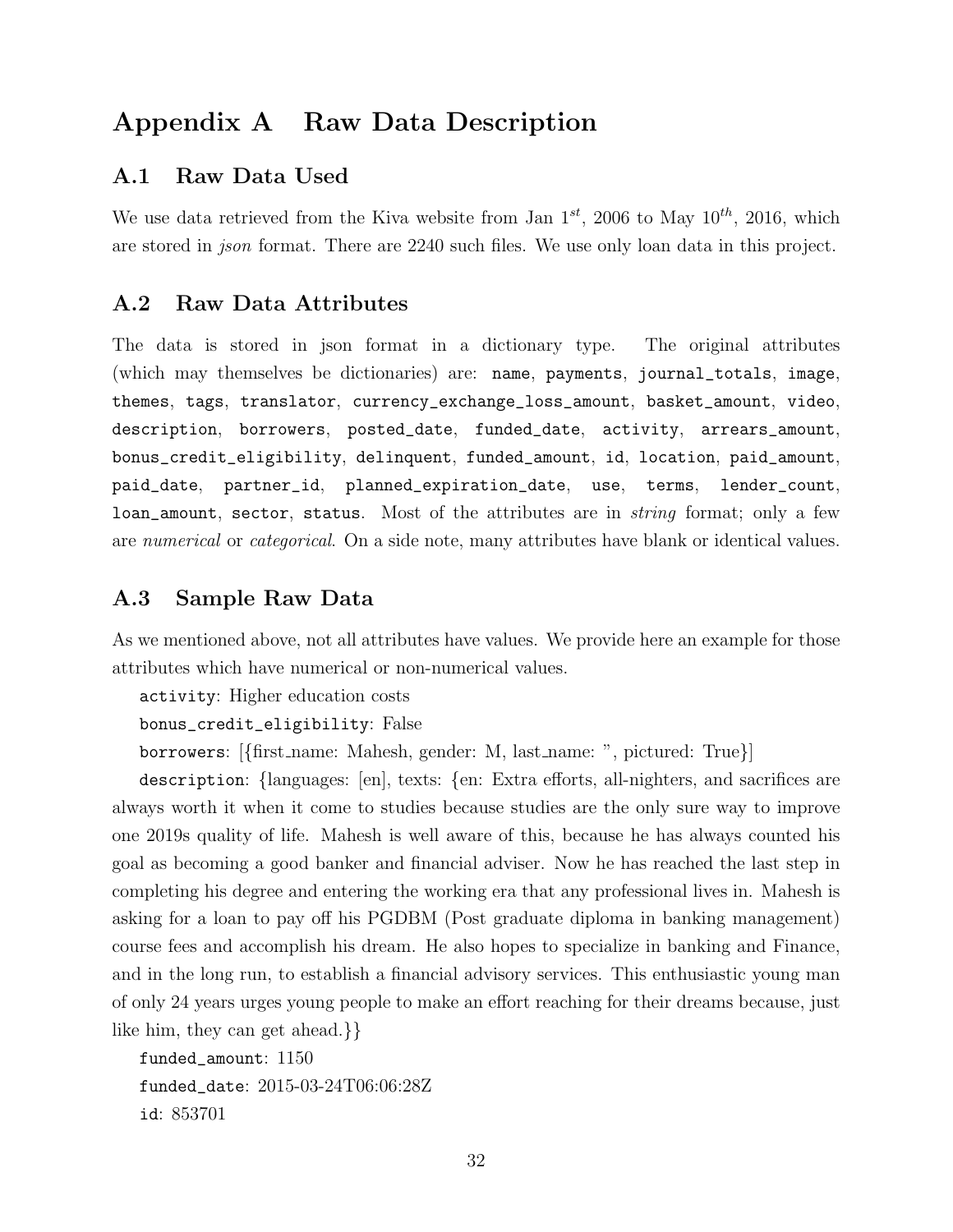image: id: 1833527, template id: 1

journal\_totals: bulkEntries: 0, entries: 0

lender\_count: 46

loan\_amount: 1150

location: {country: India, country code: IN, geo: {level: town, pairs: 20 77, type: point}, town: Head Office, Bhubaneswar, Odisha}

name: Mahesh partner\_id: 241 planned\_expiration\_date: 2015-04-17T18:20:05Z posted\_date: 2015-03-18T18:20:05Z sector: Education status: funded tags: [{name: #Schooling}] terms: {disbursal amount: 72000, disbursal currency: INR, disbursal date: 2015-02-

10T08:00:00Z, loan amount: 1150, local payments: [ ], loss liability: {currency exchange: shared, currency exchange coverage rate:  $0.1$ , nonpayment: lender, repayment interval: None, repayment\_term: 43, scheduled\_payments: [ ]}

themes: [Higher Education] translator: {image: 1126934, byline: Erin Truax} use: to pay for his PGDBM course fees.

# Appendix B Data Manipulation

We process the raw data to create the covariates, treatment, and outcome needed for the estimations of our models.

- 1. There are 330 loans that are already funded before posting the request on Kiva. We discard these loans from consideration.
- 2. We discard unnecessary covariates whose values are mostly None or identical.
- 3. We discard covariates whose values are hard to process such as location or seemingly unimportant such as partner\_id, image, journal\_totals, and id.
- 4. We discard covariates which happen after the funding decision such as lender\_count and payments.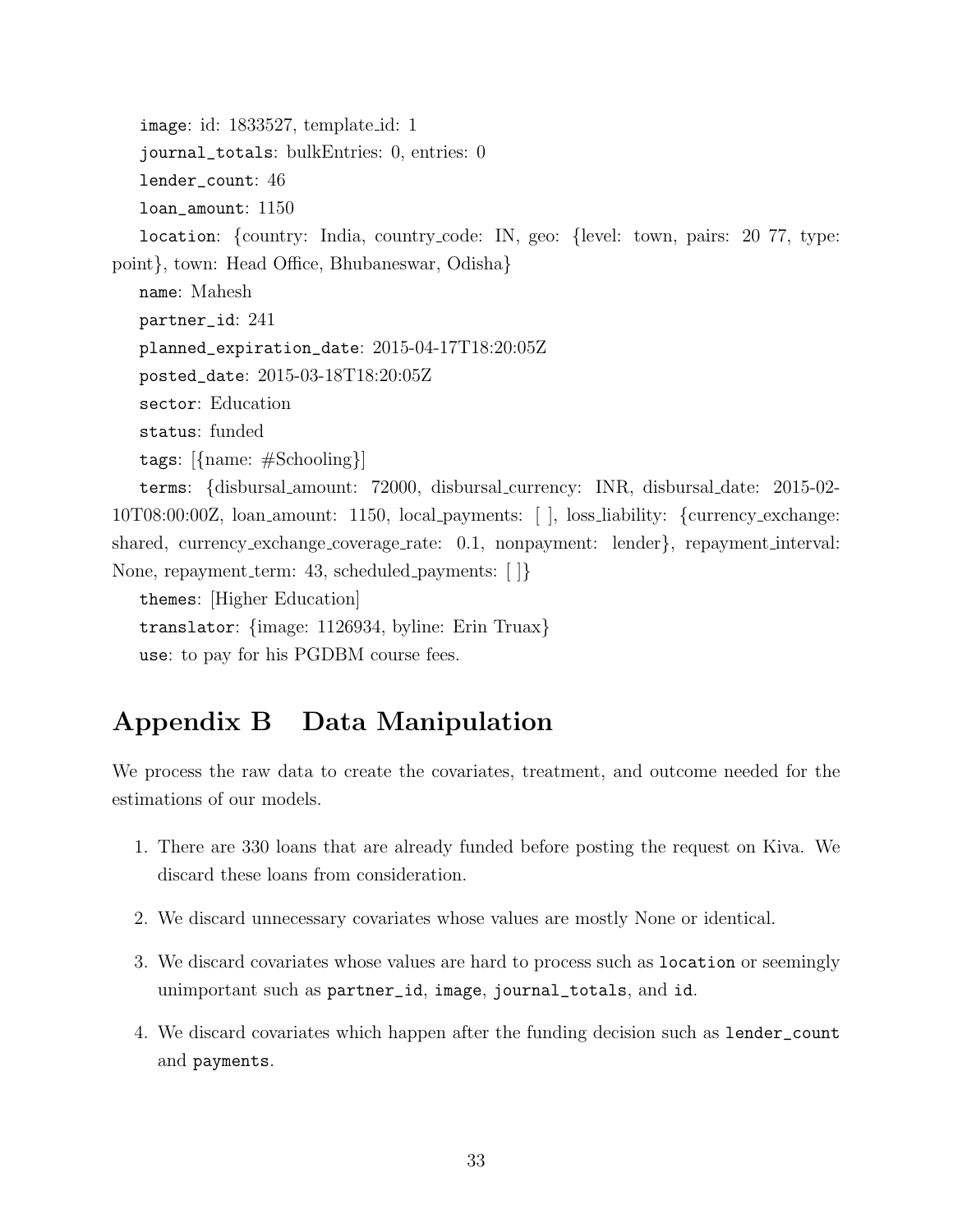- 5. We create description\_language and description\_texts separately from description. Then, we discard description as well its shorter versions: activity, use, and themes. We also keep only examples with English descriptions.
- 6. We discard loan entries in which description\_texts is empty or has no actual text value.
- 7. We create the treatment variable W from borrowers by simply counting the number of borrowers there. We discard examples in which there is no borrower. If there are multiple borrowers, then  $W = 1$ ; otherwise,  $W = 0$ .
- 8. We create the outcome variable Y by taking the difference between funded\_date and posted\_date and converting this value into day unit. If the project is never funded, then  $Y$  is infinity. In this paper, we consider only funded loans so we discard all examples in which  $Y$  is infinity.
- 9. We obtain variable gender by taking the majority of the borrowers' genders. Then, we discard borrowers.
- 10. We obtain the binary variable risker whose value is 0 if the partner bears the default risk and 1 if the lender does.
- 11. From the categorical variable sector which consists of 15 categories, we create 14 dummy variables corresponding to 14 categories and discard sector.

After manipulating the data, we obtain 995, 911 loan entries with the text covariate description\_texts and other 17 covariates which includes 14 sector dummy variables, loan\_amount, risker, and gender. Among these 17 covariates, only loan\_amount is nonbinary so we normalize it to have zero mean and unit variance.

# Appendix C Deep Learning Models

- 1. Use GloVec pre-trained word vectors (trained on Wikipedia data) as the fixed representations of the words in our models. We use 100-dimensional pre-trained GloVe vectors.
- 2. We start with Multilayer Perceptron model and then move to RNN with LSTM cells, specifically Deep LSTM. For Multilayer Perceptron, we take the average of the word vectors in each loan description to obtain the loan vectors. For Deep LSTM, we keep word embeddings vectors at the word level.